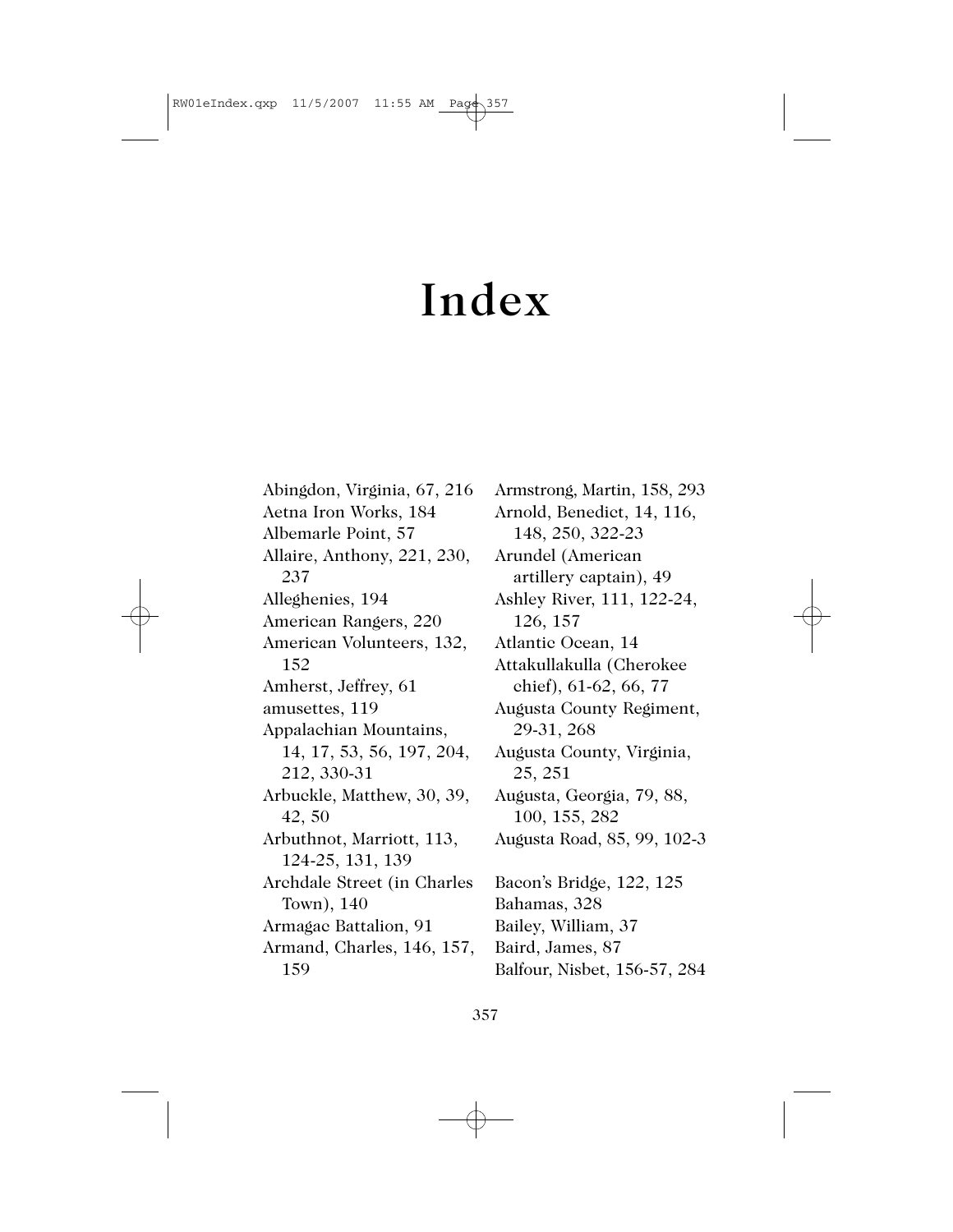Bancroft, George, 176 Barbados, 57 Barfield, Jesse, 200 Barton, Samuel, 29 Battletown (Berryville), Virginia, 248 Bearrs, Edwin, 257 Beatties Ford, 10, 277 Beaufort, South Carolina, 89, 91, 93-94, 118 Beaulieu Plantation, 91 Berkeley County, Virginia, 26 Berkeley, Norborne, 23 Bermuda, 328 Bethiny, Baron, 103 Bibby, John, 238 Bickerstaff, Martha, 238 Bickerstaff's Plantation, 237 Biggin Bridge, 133 Big Lick (Roanoke), Virginia, 25 Bissenegrat (Hessian captain), 140 Black Hoof (Shawnee chief), 39 Black River, 197 Blackstocks Plantation, 254, 256 Blue Jacket (Shawnee chief), 39 Bono Ferry, 134 Boston, Massachusetts, 14,

46, 116, 149, 250, 284, 288 Botetourt County, Virginia, 25, 29, 31 Bouquet, Henri, 27, 171 Boyd's Creek, 79, 279 Braddock, Edward, 59 Braddock, George, 11, 240 Braddock's Road, 248 Brandon, Thomas, 180, 258 Brandywine, Battle of, 207, 281 Bratton, William, 186 Breach Inlet, 64-65, 198 Breed's Hill, 14 Bretigny (aide to d'Estaing), 90 Brigade of Guards, 9, 274, 277 Bristol, Tennessee, 213 Bristol, Virginia, 76 British Admiralty, 19 British Indian Department, 25, 63 British Legion, 13, 132, 152, 154, 174, 184-85, 190, 201, 243, 254, 256, 266, 286, 295 British Legion Dragoons, 257, 260, 264 Broad River, 194, 219, 237, 245-46, 268, 273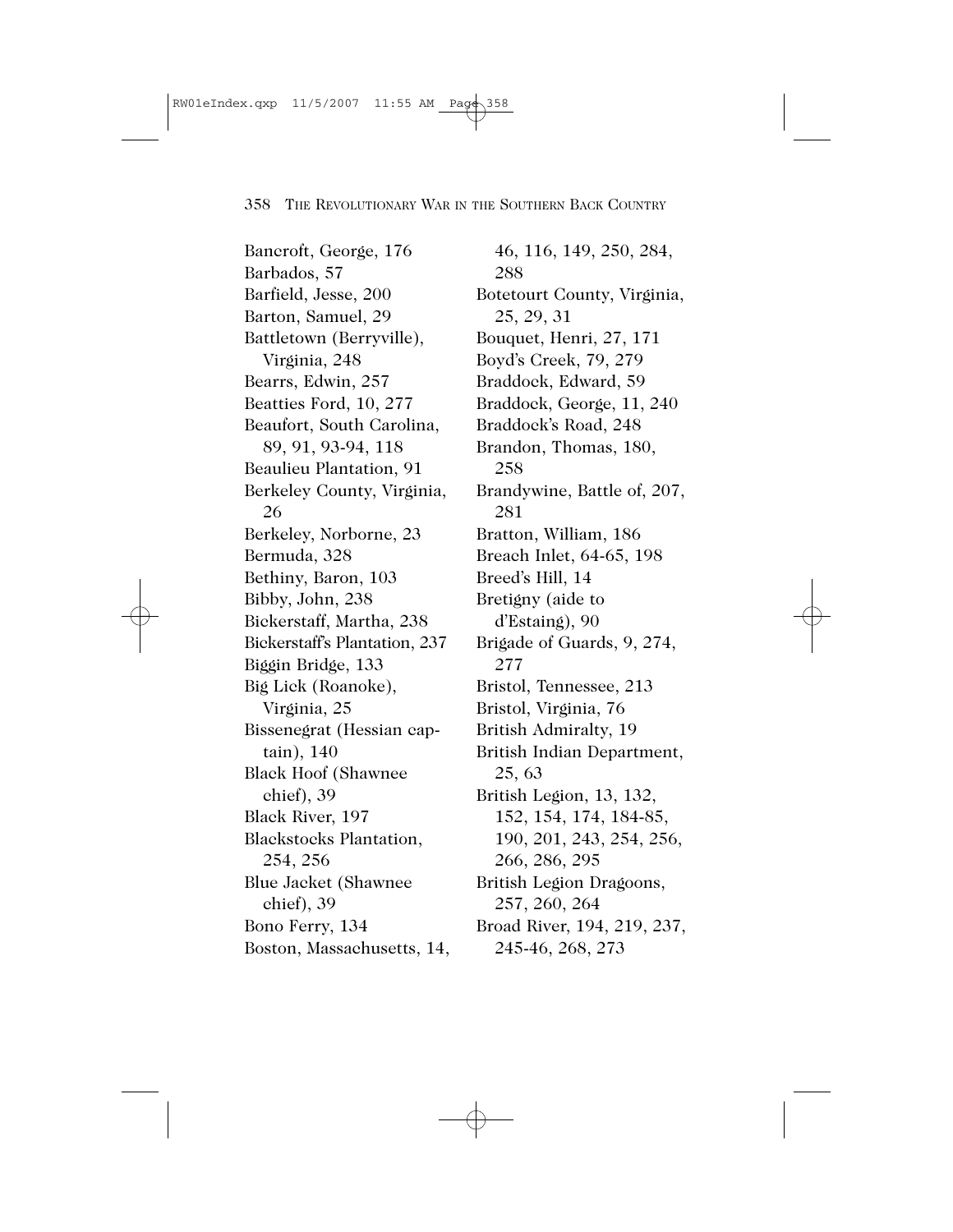Broad Street (in Charleston), 136 Broughton Street (in Savannah), 88 Browne, Thomas, 101, 155 Bryan, Morgan, 152, 161, 190 Bryson, Daniel, 72 Buchanan, John, 48 Buck Island, 94 Buckingham Island Ford, 75 Buffalo Ford, 146 Buford, Abraham, 174 Bull, John, 200 Bull Run, Virginia, 215 Bull Street (in Savannah), 88 Bull, William Jr., 61 Bunker Hill, 99 Burgoyne, John, 15, 29, 115, 138, 248, 171, 250, 318 Burnett (American major), 275 Burr's Mill, 245 Butler, John, 292, 299, 302, 304-7 Byrd, William, 61 Byron (British admiral), 90 Calabria, 63 Callasatchee. *See* Sugartown village

Cambray-Digny, Jean, 126 Cambridge, Massachusetts, 250 Camden, South Carolina, 143-44, 147-48, 150, 153, 155-57, 159, 165- 68, 172, 180, 182, 189, 191, 193-94, 197-200, 210-11, 213, 217, 244, 266, 282, 285, 290, 294, 300 Cameron, Alexander, 69, 75-77 Cameron, Andrew, 64 Cameron, Colin, 88 Campbell, Archibald, 86, 92, 112 Campbell, Arthur, 79 Campbell, Charles, 188, 193, 216 Campbell, William, 29, 79, 83, 212, 215, 218, 222, 224, 227, 230, 233, 237, 293, 296-99, 307-8, 317 Campbell, William Jr., 216 Camp Charlotte, 42, 45, 49 Camp Union, 30-31, 42 Canada, 14-15 Cape Fear River, 177, 319, 322 Cape Hatterras, 117 Carden, John, 190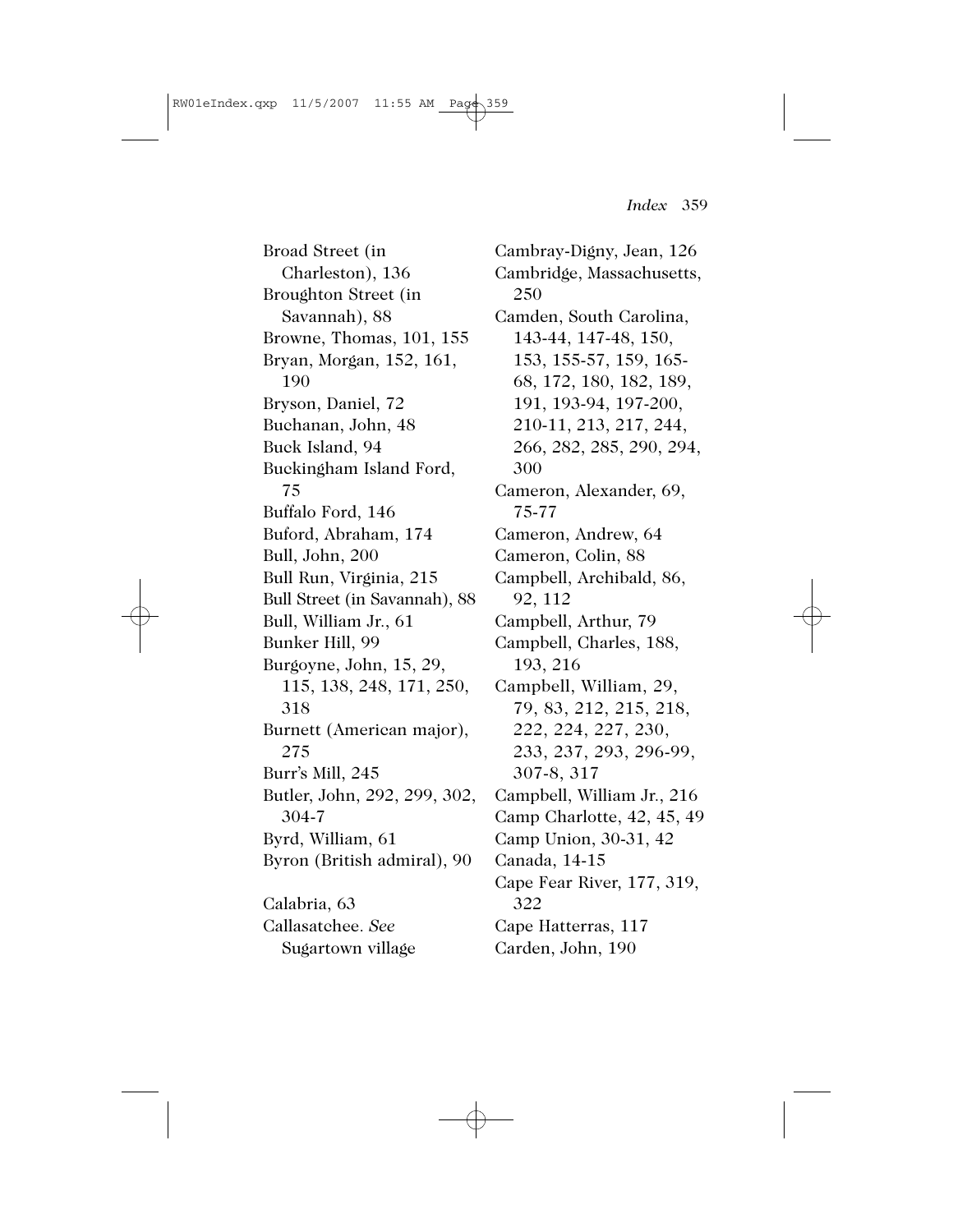Carey's Fort, 191 Caribbean, 63 Caribs, 205 Carolina Redoubt Hill, 100- 2, 104 Carrington, Edward, 279 Carroll, Thomas, 187 Carteret Street (in Beaufort), 89 Carter's Valley, 66 Caswell, Richard, 146, 151, 159 Catawba River, 9, 191-92, 239, 268, 274-75, 277-78 Catawba Valley, 184-85 Causton's Bluff, 108 Cedar Shoal Creek, 196, 213 Cedar Springs, 195 Chad's Ford, 207 Chambers, Samuel, 219 Charles River, 281 Charleston, West Virginia, 31 Charles Town Exchange Building, 118 Charles Town Harbor, 123- 24 Charles Town, South Carolina, 16, 57, 59, 61, 63-65, 68, 70, 81, 85, 87-88, 108-9, 111-12, 115-16, 118, 124-26,

131-33, 135, 138-39, 141, 144, 146, 150-51, 153, 155, 157, 168, 173, 188, 198, 200, 209-10, 255, 258, 274, 281, 284- 85, 322, 325, 330 Charles Town, Virginia, 248 Charlotte, North Carolina, 9, 151, 167, 179-80, 182, 193, 244, 252, 290 Charlottesville, Virginia, 323 Chatoga village, 73 Chattanooga, Tennessee, 80 Chasseurs Volontaires de St. Dominique, 91 Cheraw, South Carolina, 146, 156-57, 199-200, 275, 282 Cherokee Ford, 194, 273 Cherokee Indians, 25, 53, 55-57, 59-63, 65-68, 72- 76, 78-80, 88, 92, 98 Cherokee land, 59 Cherokee River, 75 Cherokee War, 61, 84 Chesapeake Bay, 47, 116, 146 Chesney, Alexander, 224, 230, 237, 240, 266 Chickamauga Creek, 78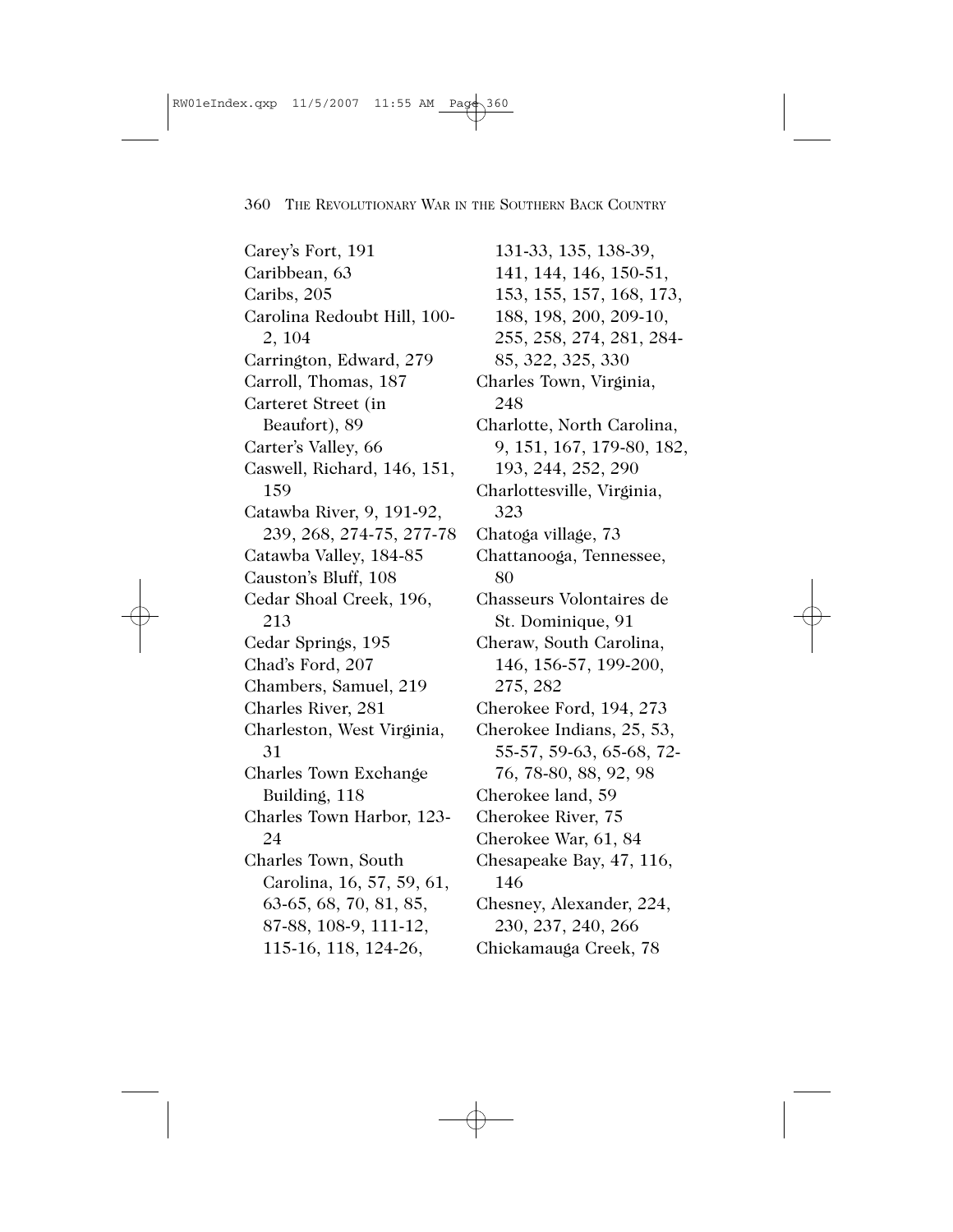Chickamauga villages, 78-79 Chiksikah (Shawnee chief), 39 Chilhowee village, 79 Chitwood, James, 238 Chote village, 61, 75, 79 Christian (British naval captain), 94 Christian, William, 31, 40, 74-77, 214, 216 Christophe, Henry, 91 Chronicle, William, 222, 227 Citadel hornwork. *See* Old Royal Work Citadel (Quebec prison), 126, 250 Clarey, Daniel, 195 Clark, George Rogers, 25, 78, 331 Clarke, Elijah, 194-97 Cleveland, Benjamin, 212, 215-16, 226-27, 232, 239 Clinch River, 77 Clinton, George, 112 Clinton, Henry, 15-16, 64- 65, 109, 112-13, 115, 117-18, 122-26, 128, 130-31, 135, 137-40, 151, 153-54, 168, 174, 177, 207, 209, 241, 255, 281, 283, 322-23 Cochrane, Charles, 133, 210

Coldstream Guards, 285

College of William and Mary, 23, 46 Colleton, John, 134 Collins, James, 192-93, 231, 234, 262 Combs, John, 251 Comte de Grasse, Francois Joseph Paul, 323-24 Concord, Massachusetts, 284 Connolly, John, 24, 44 Continental Congress, 14- 15, 116, 147, 149, 167, 250-51, 290, 330 Cooper River, 111, 124, 126, 130-35 Cork, Ireland, 170 Cornstalk (Shawnee chief), 22, 32, 34-35, 38-41, 44- 45, 49-51 Cornwallis, Charles, 9, 19, 109, 113, 119, 126, 134-35, 139-40, 143, 151-57, 159, 161-65, 168-72, 175, 179, 182- 83, 187, 191, 193-94, 200-1, 209-11, 217, 221-23, 234, 239-40, 244-45, 256, 268-69, 274-75, 277-79, 281-84, 286, 291, 295-98, 302- 4, 308-9, 314, 316-19, 321-25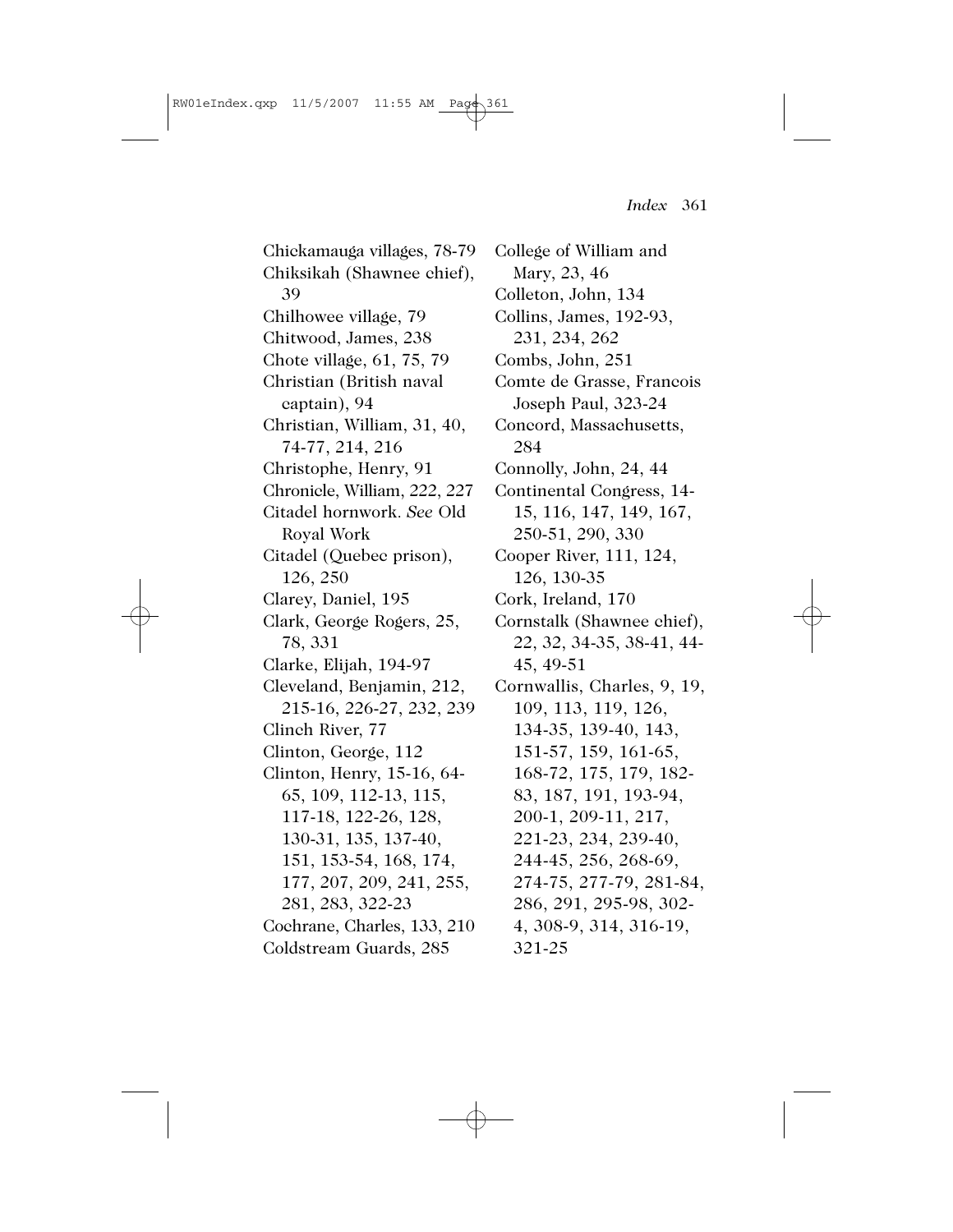Cornwallis, Mary, 281 Cowan's Ford, 9 Cow Ford, 192 Cowee Mountains, 71 Cowee village, 55, 71-72 Cowpens, 11, 82-84, 149, 155, 222, 241, 246, 251, 254, 257, 259, 268-69, 271, 273-75, 282, 285, 291, 293, 299, 306 Crawford, James, 219, 238 Crawley, Elizabeth, 43 Crawley, Samuel, 43 Creek Indians, 74, 88 Cresap, Michael, 149 Crewe, Richard, 255 Crooked Creek, 40 Cross Creek, 177, 317, 319, 322 Crows Creek, 60 Cullasaja village, 72 Culloden, Battle of, 177 Culpeper County, Virginia, 29 Cumberland Street (in Charles Town), 140 Cunningham, Bill, 83, 259 Cunningham, Charles, 258 Cunningham, Samuel, 258 Curry, Abigail, 248 d'Angelelli Hessian regiment, 141

Dan River, 279, 292, 294, 296 Dartmouth, Lord, 44 Daufuskie Island, 95 Davidson, William Lee, 10, 275, 277 Davie, William, 182, 189- 91, 193 Davis brothers, 248 Davis, Jefferson, 92 Davis, Sam, 92 de Ayllon, Lucas, 56 de Crevecoeur, J. Hector St. John, 330 Deep River, 146-47 Deep River Meeting House, 297 De Kalb, Johann, 145-48, 159, 164-65, 167, 171 de la Chaumette, Isaac, 206 Delancey's New York Volunteers, 93, 195 Delaware, 152, 251, 311, 324 Delaware Indians, 22 de Leon, Ponce, 56 Demere, Raymond, 59 Denard's Ford, 219, 222 de Noailles, Louis Marie, 106 De Peyster, Abraham, 221- 22, 224, 229-30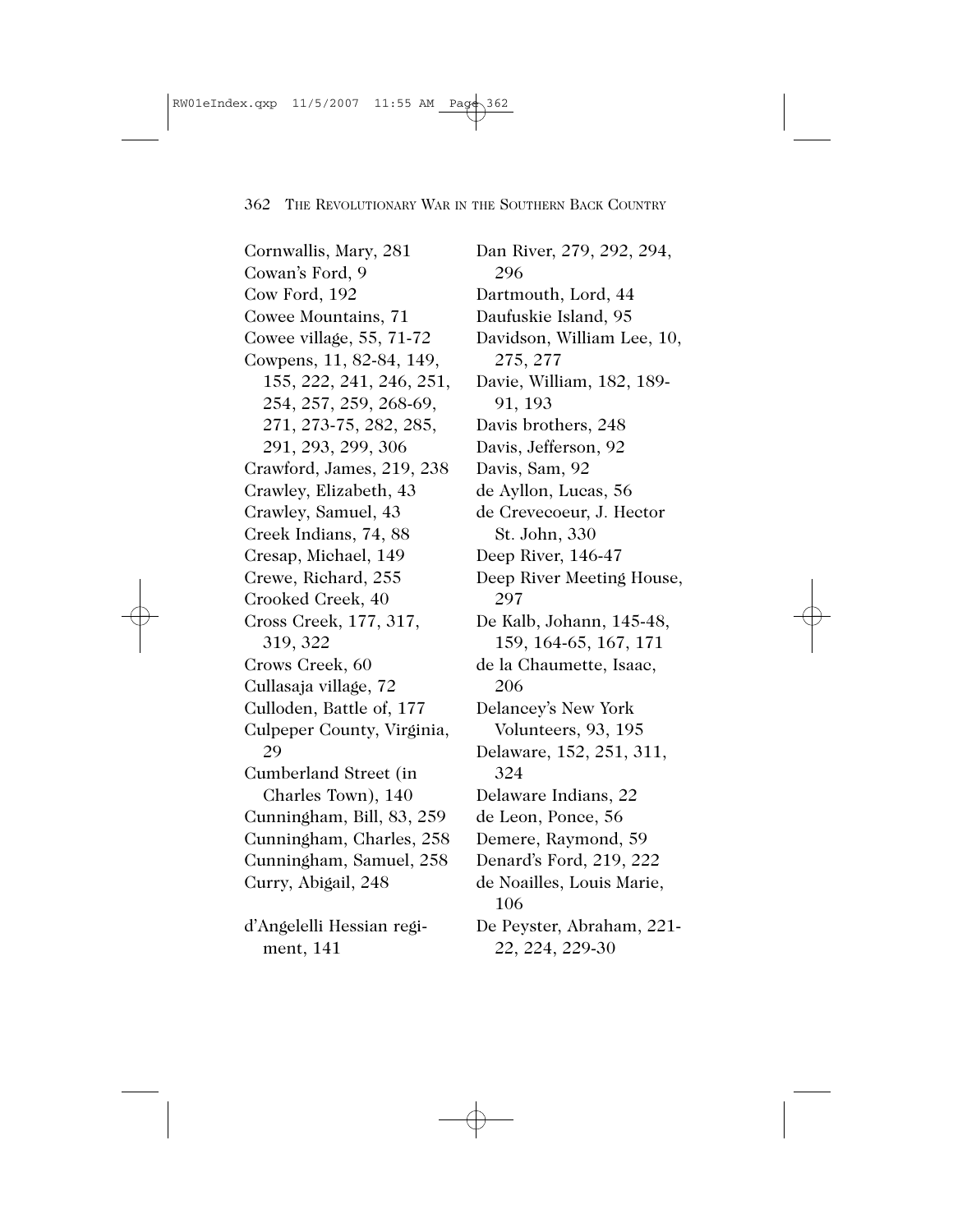de Rions, d'Albert, 94 de Rouvary, Laurent, 91 de Sablieses, M., 102 de Saint-Simon, Marquis, 324 de Soto, Hernando, 56 d'Estaing, Charles-Henri, Comte, 85, 90, 92, 96, 98-100, 102-3, 107-9, 112 Deveroux Bank, 118 de Vimeur, Jean Baptiste Donatien, Comte de Rochambeau, 324-25 Dewitt's Corner, South Carolina, 77 Dickert rifles, 211, 219 Dillon, Arthur, 91, 103 Dixon, Henry, 164 Dixon, Jeremiah, 295 Doak, Samuel, 218 Dolly, Quamino, 87 Donovan, Edward, 143 Dorchester, South Carolina, 122, 125, 132 Dragging Canoe (Cherokee chief), 66, 74-80 Drayton Hall, 126, 157 Drayton Street (in Savannah), 88 Dublin, Ireland, 173 Du-Buyson, Johanne, 165 Dunlap (British major), 195

Dunmore County, 26 Dunmore, John Murray, Lord, 21, 23-26, 33-35, 41-49 Dunmore, Lady, 46 Dunmore's War, 21, 45-46, 74, 84, 216 du Puy, Johannes Christian, 284, 303 Eastwood Shoals, 245 Eaton, Thomas, 293, 299, 303-5 Ebenezer Battery, 100-1, 107 Ebenezer Road, 101 Echoe village, 62 Edinburgh Castle, 205 Edinburgh, Scotland, 204 Edisto Bay, 255 Edisto Island, 89 Edmondson, Andrew, 231 Edmondson, Robert, 231 Edmondson, William, 83, 226, 231 Eighty-first Regiment of Foot, 93 Elinipsico (son of Cornstalk), 39, 50 Elizabeth River, 47 Elizabethtown, North Carolina, 153, 318 Elk Creek, 30-31, 33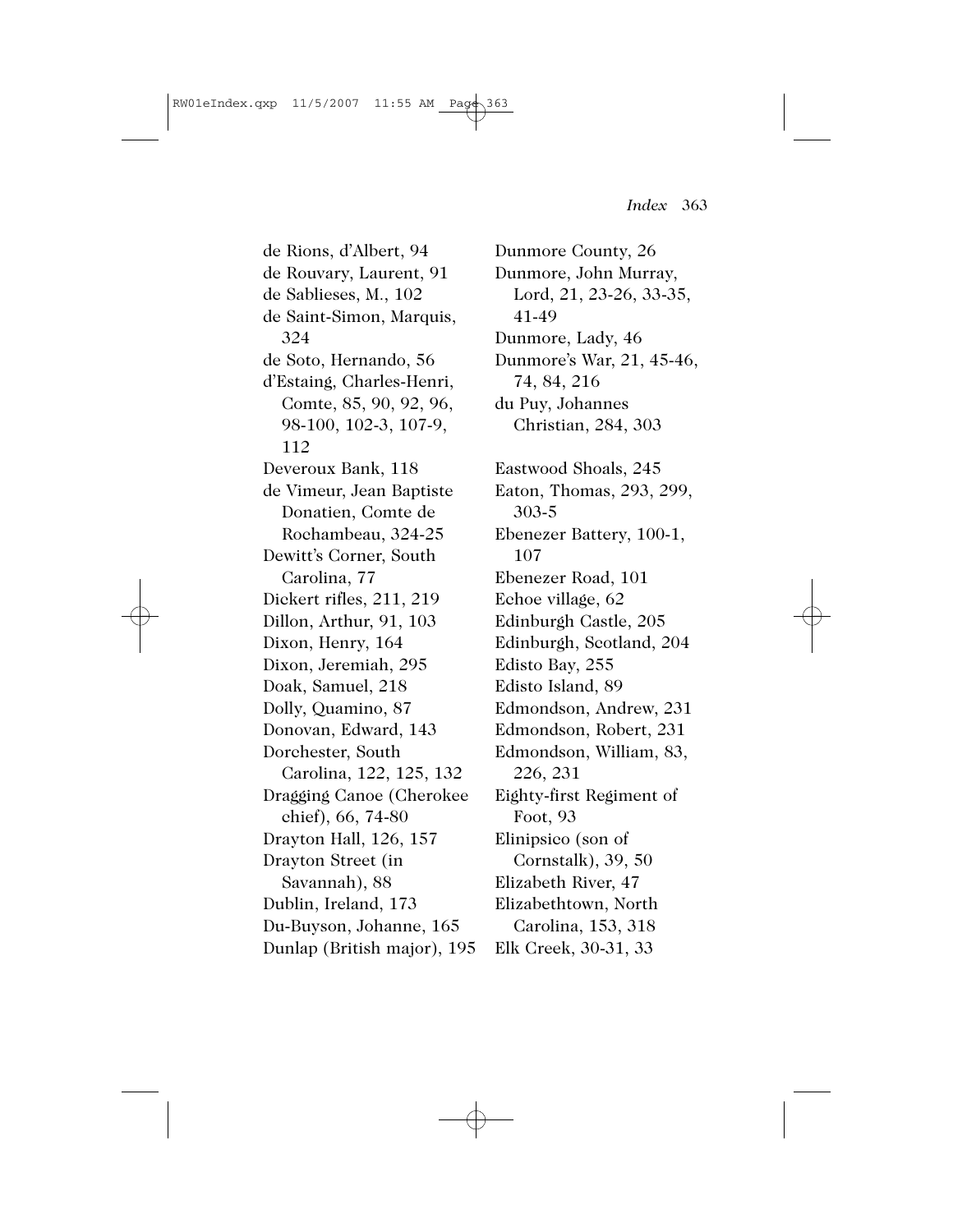Elphinstone, George, 113, 118, 123, 139 Enoree River, 195, 245 Estatoe village, 60, 69 Etchoe village, 60, 72 Eton College, 281 Eutaw Springs, Battle of, 149, 291 Ewald, Johann, 121-22, 126, 135, 137-39, 140, 153 Fallen Timbers, Battle of, 45, 329 Falls (American captain), 180-81, 183 Fauquier County, Virginia, 251 Fenwick Plantation, 123 Fenwick Point, 124 Fenwick, Mary, 64 Ferguson, James, 204 Ferguson, Patrick, 30, 79, 113, 117, 132, 134, 139, 156, 194-95, 197, 204- 10, 213, 215, 217-19, 221-24, 227, 230, 232- 34, 240, 268, 282 Field, John, 29, 31, 38, 40, 213 Fifth Maryland Continentals, 144 Fifth South Carolina Continentals, 105

Fifth Virginia, 292, 312 Fincastle County, Virginia, 25 Fincastle Regiment, 31 Finley, Samuel, 294, 302, 312 First Battalion of Charles Town, 104 First Battalion of Guards, 285, 303, 307-8, 315 First Battalion of the Seventy-first Regiment, 89, 285 First Colonial Artillery, 145 First Maryland Continentals, 144, 164, 292, 312-13, 315 First Regiment, Dragoon Guards, 254 First Regiment of Foot, 60- 61, 281 First South Carolina Continentals, 105 First Virginia Continentals, 130, 216 Fisher (wagon driver), 249 Fishing Creek, 172, 192-94, 211, 256 *fleche,* 126 Fleming, William, 29, 31, 37, 39-40, 43 Florida, 14, 56, 87, 328 Florida Rangers, 190 Foix Regiment, 91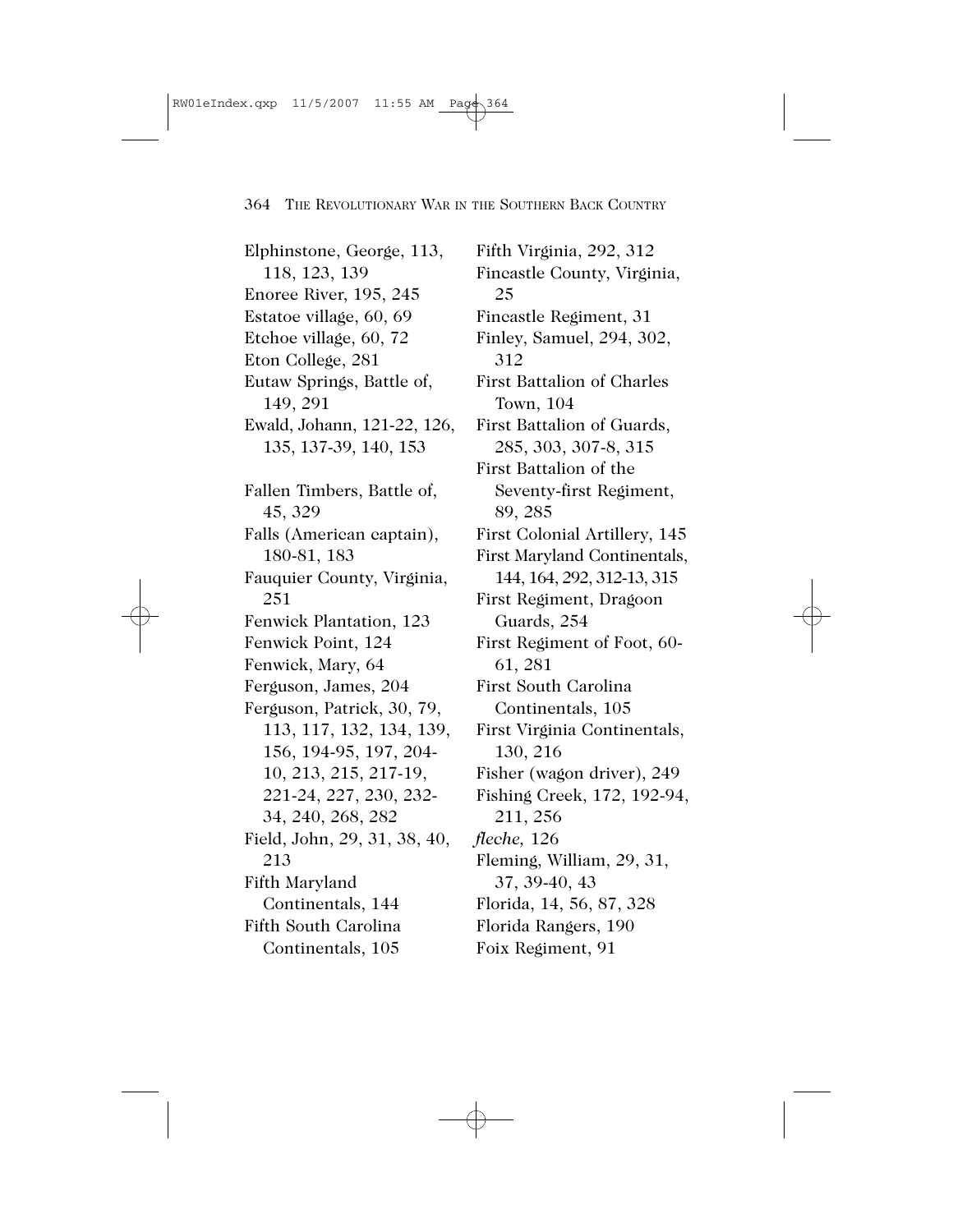Forbes, Arthur, 293, 300 Forbes, John, 59 Forbes, Thomas, 27 Ford, Ben, 292, 302, 311- 12 Forrest, Nathan Bedford, 29, 270 Fort Blair, 42 Fort Cornwallis, 156 Fort Duquesne, 27, 248 Fortescue, John, 319 Fort George, 156 Fort Grierson, 156 Fort Johnson, 116, 123, 131 Fort Lewis, 248 Fort Loudon, 58-59, 61, 63 Fort Moultrie, 116, 124, 131, 135, 198 Fort Necessity, 27 Fort Patrick Henry, 74 Fort Pitt, 24, 26, 33-34, 44 Fort Prince George, 58, 60- 62, 70 Fort Randolph, 49 Fort San Felipe, 56 Fort San Juan, 56 Fort San Pablo, 56 Fort Stanwix, 22 Fort Sullivan, 65 Fort Toulouse, 59 Fort Washington, 149 Forty-second Highlanders, 115, 123, 138

Fourth Maryland Continentals, 144 Fourth South Carolina Artillery, 65 Fourth Virginia Continentals, 292, 311, 313 Francisco, Peter, 313 Frederick County, Virginia, 26 French and Indian War, 45 French Broad River, 56, 71, 75 French Lick, Tennessee, 80 Frog Town, Georgia, 73 Fuller's Plantation, 126 Gage, Thomas, 14, 64, 284 Gallipolis, Ohio, 50 Ganey, Micajah, 200 Gap Creek, 219 Garth, George, 94 Gastinas Regiment, 91 Gates, Horatio, 116, 144, 147-49, 151, 157-59, 162, 165-68, 191, 194, 197, 199, 211, 290 Gauley River, 31 General Assembly, 323 George III, 9, 79, 86, 176, 203, 209, 279 Georgetown, 155-56, 199- 200, 282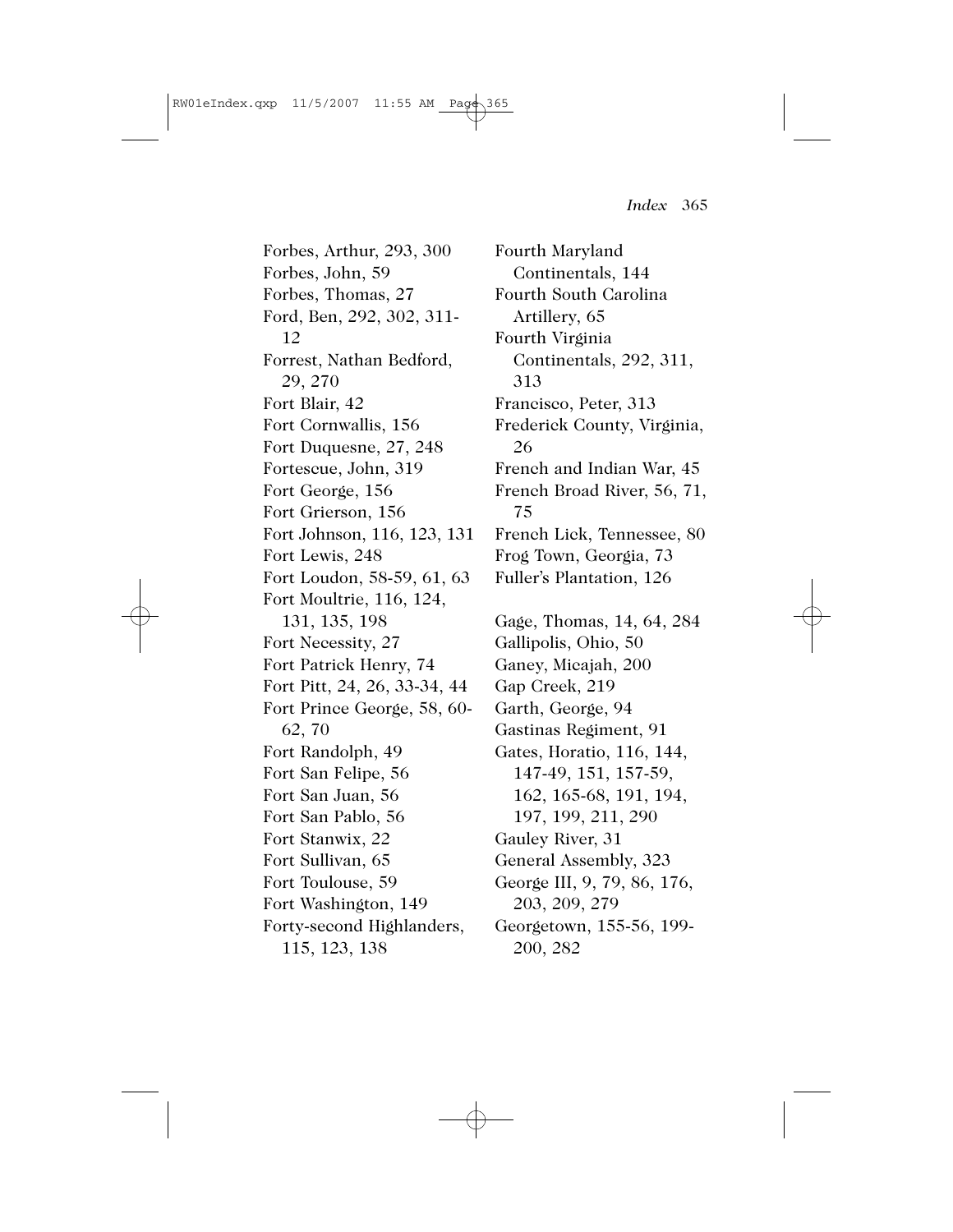Georgia, 16-17, 29, 53, 67, 77, 88, 92-93, 107, 154, 156, 168, 173, 194, 209, 211, 252, 258, 282, 297, 331 Germain, Lord, 86 Germantown, Pennsylvania, 208, 277 Gettysburg, Pennsylvania, 258 Ghazipore, India, 284 Gibbes's Plantation, 129 Gilbert Town, North Carolina, 197, 217, 219, 222, 234, 237 Giles, Edward, 275 Gilkey, Walter, 238 Gilmore, James, 251 Gilmore (victim of Indian attack), 50 Girardeau's Plantation, 87 Girty, Simon, 34 Gist, Mordecai, 145, 159, 165 Glasier, Beamsley, 104, 107 Goade, Joanne, 214 Goddard, William, 200 Goose Creek, 132 Gower, Lord, 23 Graham, Colin, 98, 117 Graham, Joseph, 295 Graham, William, 222 Grant, James, 27, 61-62, 67

grasshopper cannon, 286 Graves, Mary, 215 Greathouse, Daniel, 23 Great Island Town, 66 Great Kanawha River, 44 Great Lakes, 46 Great Levels, 30 Great Savannah, 188 Great Wagon Road, 58 Greenbrier River, 30 Greene, Nathanael, 149-50, 166-67, 202, 216, 244, 251-52, 268, 275, 278, 282-83, 288, 290-94, 296-98, 300, 302, 305, 308, 312-13, 315-19, 322, 326 Green, John, 292, 302, 311, 313, 317 Green River, 260 Green Spring Plantation, 323 Grenada, 90, 205 Grenadier Guards, 112, 303, 307 Grenadier Squaw. *See* Nonhelema Grimes (British captain), 238 Grosvenor Square, 280 Guards Battalion, 318, 325 Guards Light Infantry Company, 306, 312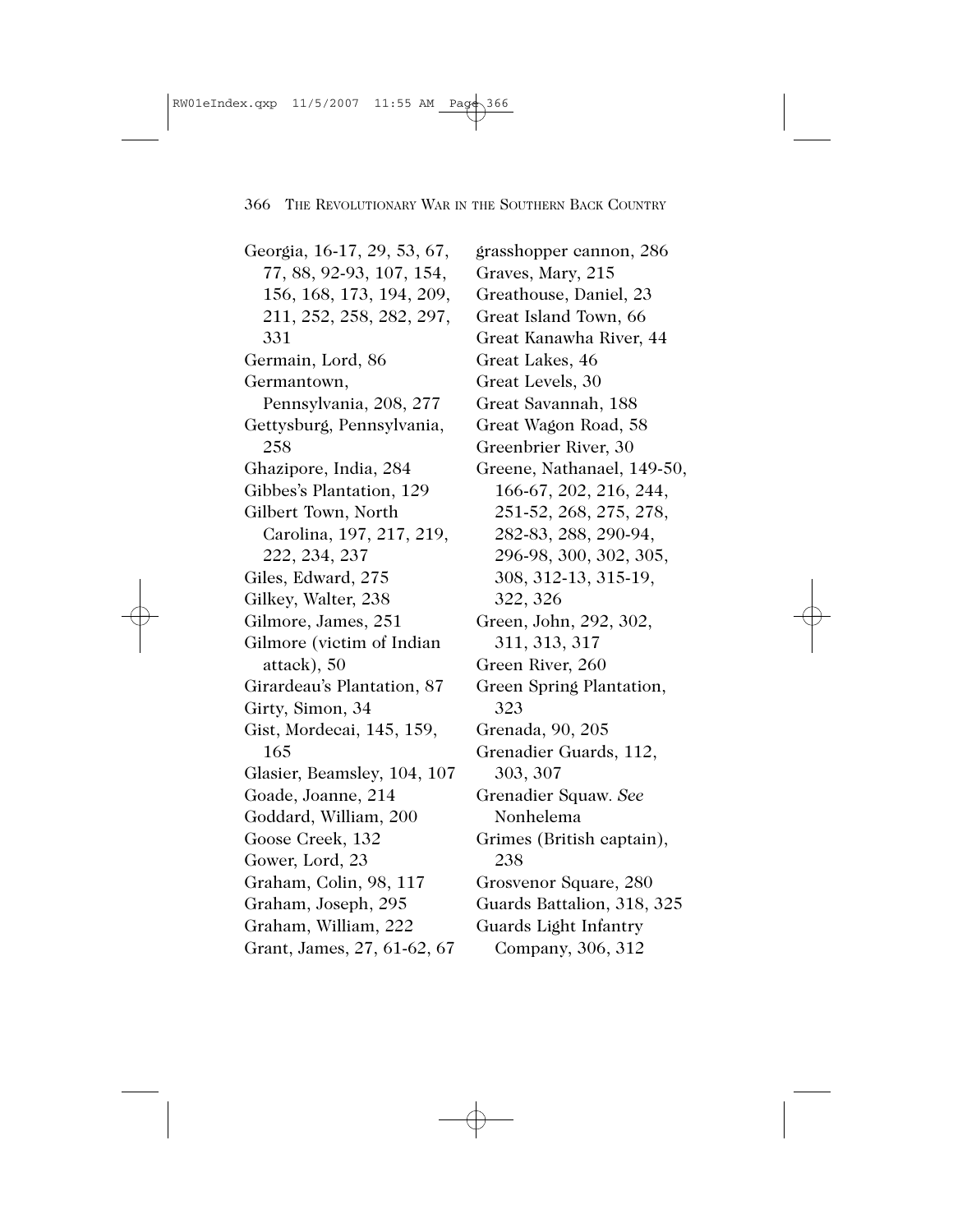Guilford Court House, 84, 132, 149-50, 153, 216, 241, 278, 291-92, 297- 98, 311, 316-18, 321, 325 Gunby, John, 292, 302, 311-13 Gwynn's Island, 47-49, 216 Haitian Chasseurs, 98 Halifax County, North Carolina, 292-93 Halifax, Nova Scotia, 14, 205 Halifax, Virginia, 279 Hall (British colonel), 9, 278 Hambright, Frederick, 222, 227 Hamilton, John, 101, 152, 179 Hamilton (survivor of Indian attack), 50 Hammond, Andrew, 47 Hammond, Leroy, 69, 72 Hammond, Samuel, 83, 258 Hampshire County, Virginia, 26 Hampton, William, 72 Hanger, George, 163, 165, 286 Hanging Rock, 165, 189-90 Hannah's Cowpens, 243 Harden, Ellis, 75

Hardin (American captain), 181 Harrisonburg, Virginia, 23 Harrison, William Henry, 214 Hawes, 302, 311-12 Hawe, Samuel, 292 Hawkins, Sarah, 214 Haw River, 295 Hayes, Joseph, 83, 258 Head of Elk, 146, 207 Heard, Richard, 298 Henderson, Archibald, 44 Henderson, William, 136 Henry, Elizabeth, 216 Henry, John, 272 Henry, Patrick, 44, 47, 50, 74-76, 78, 213, 216 Henry, Robert, 227 Henry, Sarah, 63 Hiawassee River, 55 Hicks Creek, 275 Hill's Iron Works, 185 Hillsborough, North Carolina, 146, 151, 163, 165, 167, 197, 239, 279, 294, 296 Hill, William, 187 Hilton Head, South Carolina, 118 Hiwassee River, 73 Hiwassee village, 73, 79 HMS *Actaeon,* 65 HMS *Experiment,* 94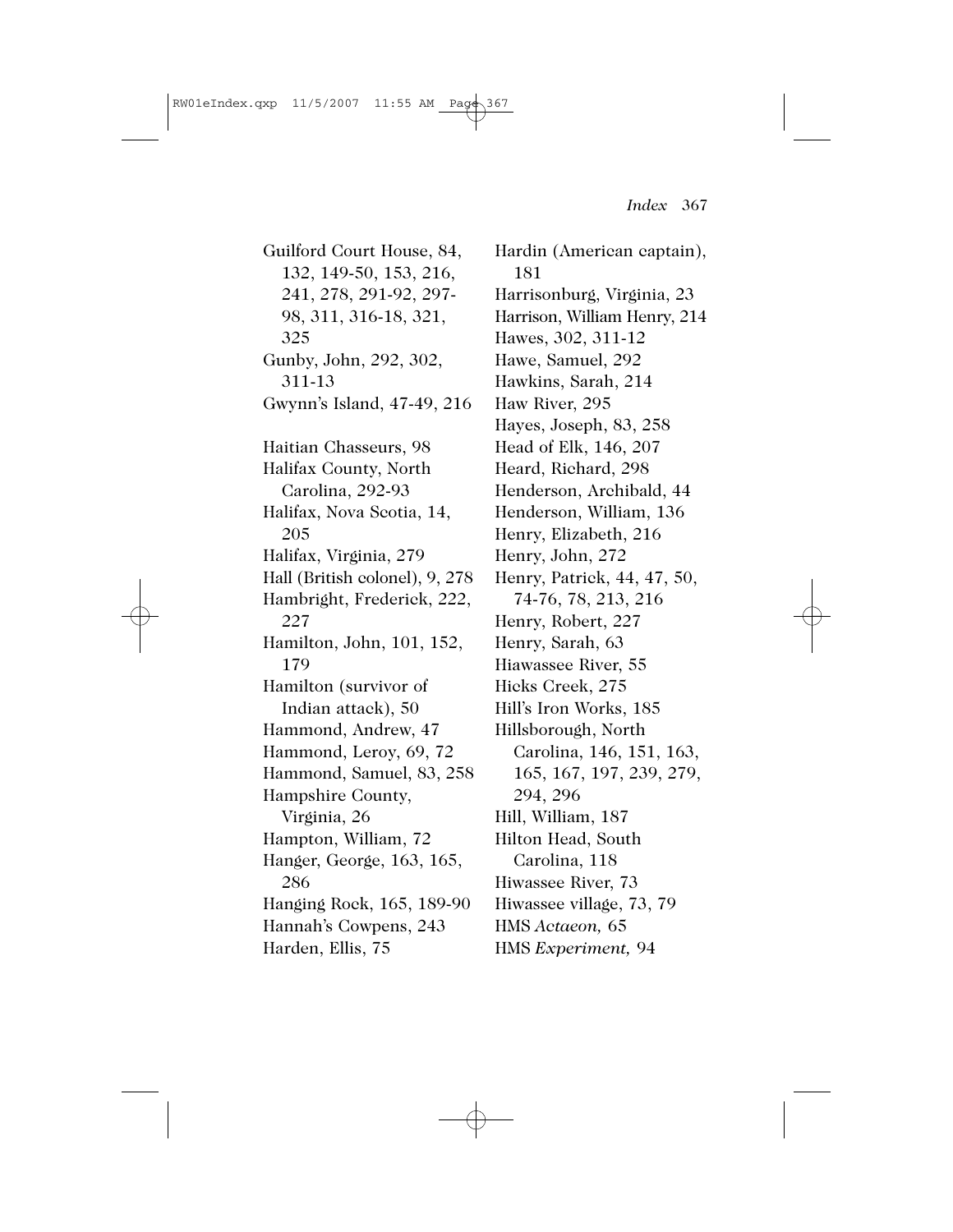HMS *Fowey*, 47-48 HMS *Magdalen*, 47 HMS *Otter*, 48 HMS *Pan*, 116 HMS *Renown*, 124 HMS *Romulus*, 124 HMS *Roebuck*, 47, 124 HMS *Scourge*, 94 HMS *Vigilant*, 94 HMS *Vindictive*, 94 HMS *William*, 48 Hobbs, Augustine, 238 Hobkirk's Hill, 149, 291 Hokolesque. *See* Cornstalk Holston River, 29, 66, 77- 78, 213-14, 216 Holston Valley, 217 hornwork, 136-37 Horry, Peter, 133, 139 House of Burgesses, 23, 42, 46 House of Lords, 9, 279-80 Houston, Sam, 271 Houston, Samuel, 309, 316 Hovenden, Richard, 243 Howard, John Eager, 149, 251, 265-67, 270, 313 Howe, Robert, 14, 87-88, 207, 281 Huck, Christian, 184-86 Hudson, Charles, 135 Hudson River, 115-16, 140, 324

Hughey, Joseph, 37 Husbands, Vezey, 229 Hutchinson's Island, 98 Ingles, William, 27, 30 Inman, Shadrach, 196 Innes, Alexander, 195-96 Inverness, Scotland, 63 Ireland, 27 Iroquois Indians, 25 Irvin's Ford, 279 Isle of Skye, 63 Jack, Samuel, 68 Jackson, Andrew, 189, 214, 271 Jackson, Stonewall, 29, 272 jaeger, 114, 116, 121, 126, 135, 137, 141, 153, 303, 306, 309, 312, 325 Jamaica, 61 James Island, 88, 116, 118, 123, 136, 324 James River, 146 Jefferson, Thomas, 28, 150, 163, 213, 292, 323 Jewish Cemetery at Savannah, 106 Johns Island, 88, 121, 123 Johnson, Uzal, 221, 231, 234, 236

Huger, Isaac, 92, 102, 132,

139, 275, 292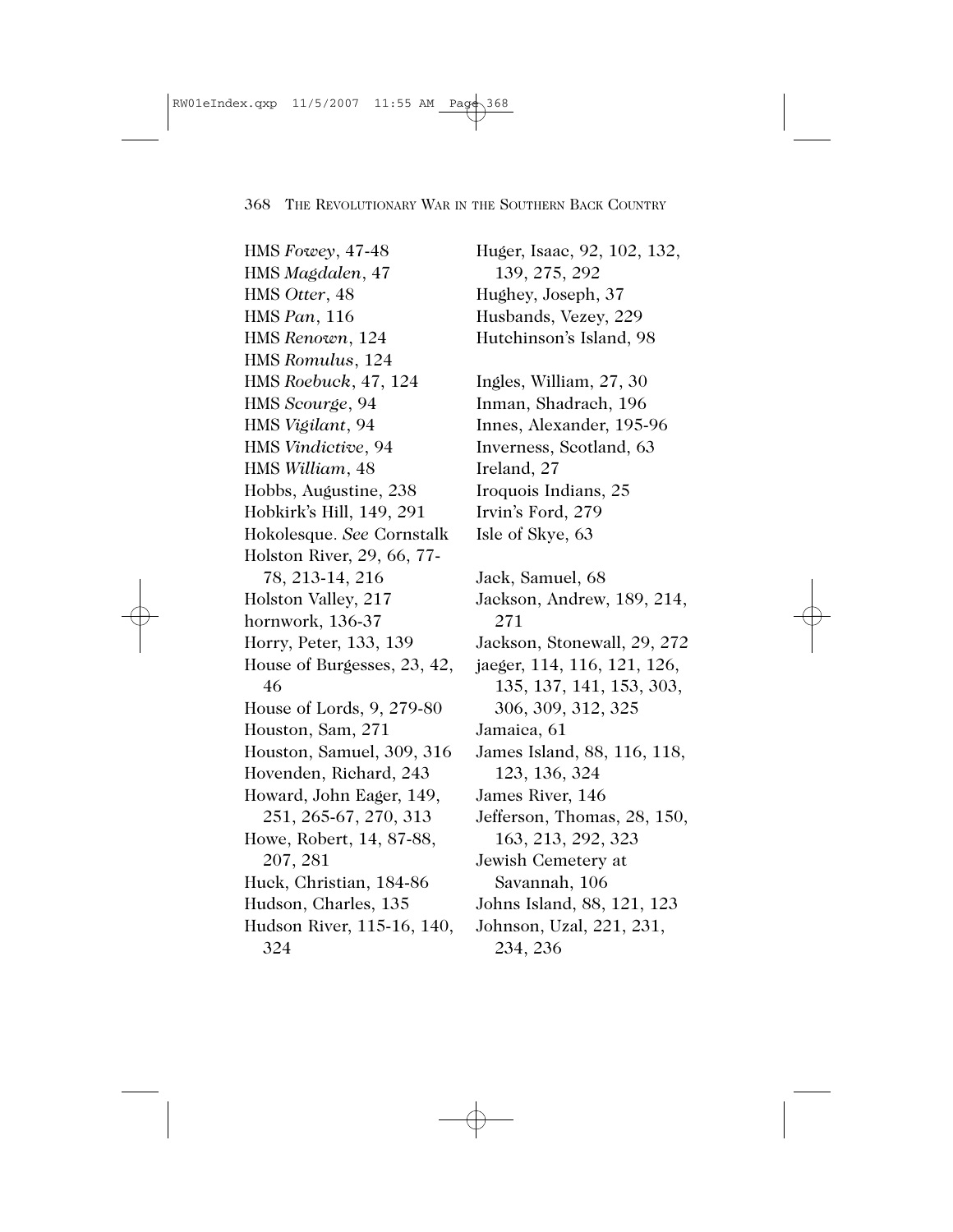Johnson, William, 25 Johnstone, Alexander, 205 Jones, Francis, 197 Jones, Jemina Tullikin, 281 Joseph, John, 63 Kaiatee village, 79 Kanawha River, 26, 31, 33, 37-39, 49-50 Kennedy, Quinton, 62 Kentish Guards, 288 Kenton, Simon, 33 Kentucky, 22, 83, 202, 211, 213-14, 331 Keowee River, 53, 58, 62, 69, 77, 156 Keowee village, 60, 69 Kerr's Creek, 22 King of Haiti. *See* Christophe, Henry Kings Mountain, South Carolina, 30, 79, 83-84, 157, 204, 212, 214-16, 221-24, 227, 231, 238- 41, 244, 258, 268-69, 282, 293 Kingstree, South Carolina, 199-200 Kirkwood, Robert, 148, 299, 311 Lacey, Edward Jr., 186 Lafayette, Marquis de, 145, 216, 322-23

Lafferty (Tory lieutenant), 238 Lake Champlain, 15 Lamb, Gideon, 294 Lamb, Roger, 305, 309 Lampriere's Point, 135 langrel, 104, 106 Lanier (American colonel), 77 Laumoy, Joseph, 126 Laurens, John, 92, 104, 126, 198 Lawson, Robert, 293, 300, 308-9 Lee, Robert E., 29 Lee, Charles, 47 Lee, Henry "Lighthorse Harry", 216, 278, 293- 300, 305, 308, 315-17 l'Enfant, Pierre, 99 Lenoir, William, 232 Leslie, Alexander, 10, 274, 278, 303, 307, 316 Lewis, Andrew, 25, 27-29, 31, 35, 39, 43-44, 48-49, 213, 216 Lewis, Charles, 29-30, 32- 34, 37, 40-43, 45-46 Lewis, John, 33-34 Lewis, Rachael, 43 Lexington, Massachusetts, 14, 284

Light Infantry Guards, 303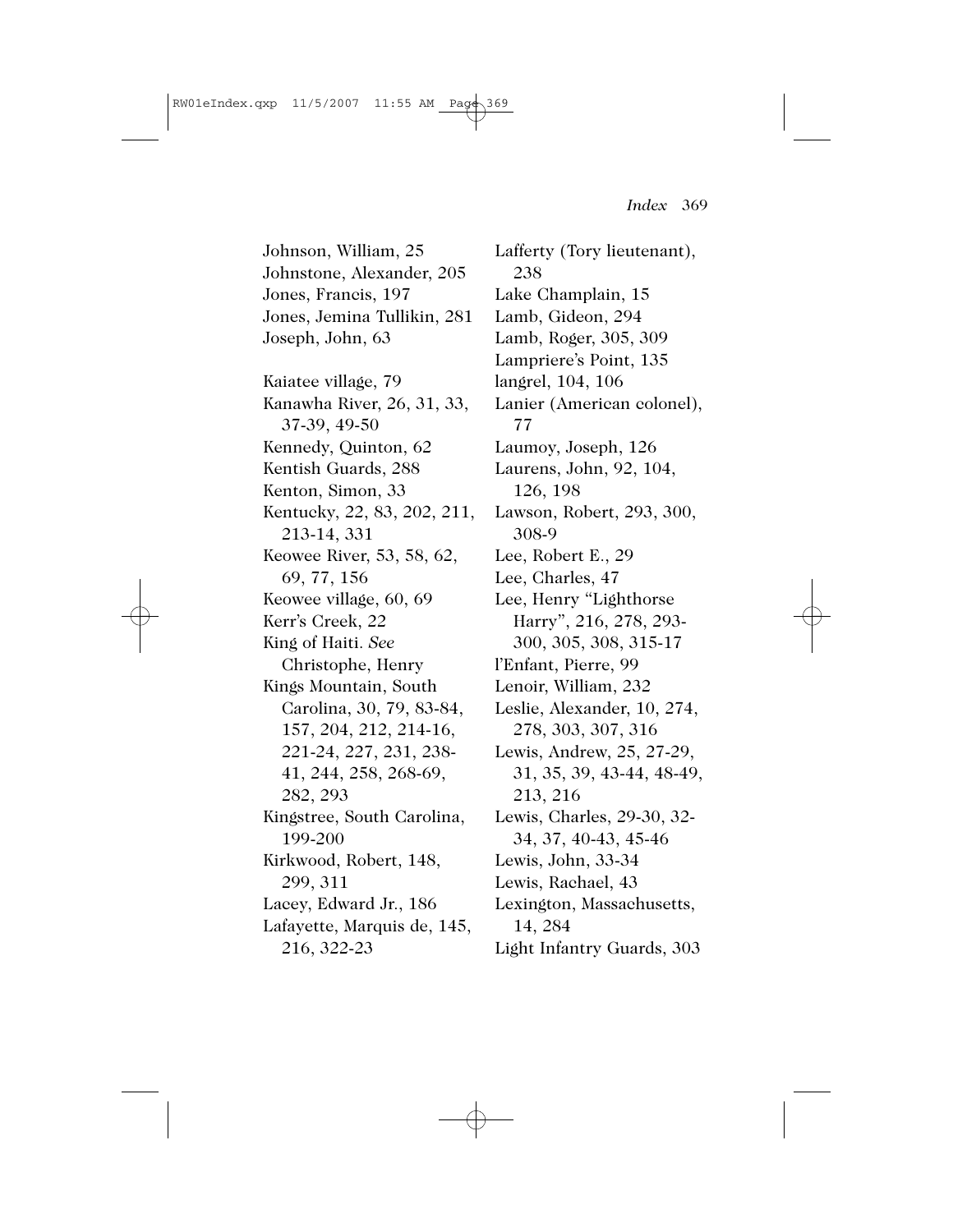Lincoln, Abraham, 271 Lincoln, Benjamin, 88-92, 109, 112, 115-16, 118, 124, 127, 132, 136-38, 144, 168, 325 Little Carpenter (Cherokee chief), 76 Little Egg Harbor, 208 Littlefield, Catharine, 288 Little Horseshoe Creek, 302 Little Tennessee River, 53, 55, 58, 62, 71, 75 Locke, Francis, 180, 182 Logan (Shawnee chief), 23 London, England, 173, 203, 205, 280 Long Island, Battle of, 281 Long Island Flats, 67 Long Island (Kingsport), Tennessee, 64-66, 74, 76 Long Island, Virginia, 77 Lower Cherokee villages, 53 Loyalist American Regiment, 115 Lynch, Charles, 293 Lynches River, 197, 200 Lynch, John, 299-300, 306, 308, 311 Lyttleton, William, 59-61 MacDonald, Angus, 25 MacKenzie, Roderick, 268 MacLeod, Christine, 63

Macleod, John, 286, 302-3, 315, 318 MacPherson, Duncan, 285, 303 Madan, Elizabeth, 281 Magazine Street (in Charles Town), 140 Maine, 250 Maitland, John, 87-89, 93- 94, 96, 98-99, 104, 106-7 Manley (British captain), 101 Marion, Francis, 62, 82, 92, 96, 122, 147, 198-201, 211, 244 Marion Square, 127 Martin, Nathaniel, 191 Maryland, 149, 213, 251 Mason, William, 34 Massachusetts, 115 Matthew's Ferry, 123 Matthews, George, 29, 39 McArthur, Archibald, 98, 117, 156-57, 162, 257, 265, 267 McClanahan, Robert, 48 McClellan, George, 113 McClure, John, 186, 191 McCowan's Ford, 277 McDonugh, Henry, 134 McDowell, Charles, 180, 194-95, 197, 213 McDowell, Joseph, 239, 258, 264, 266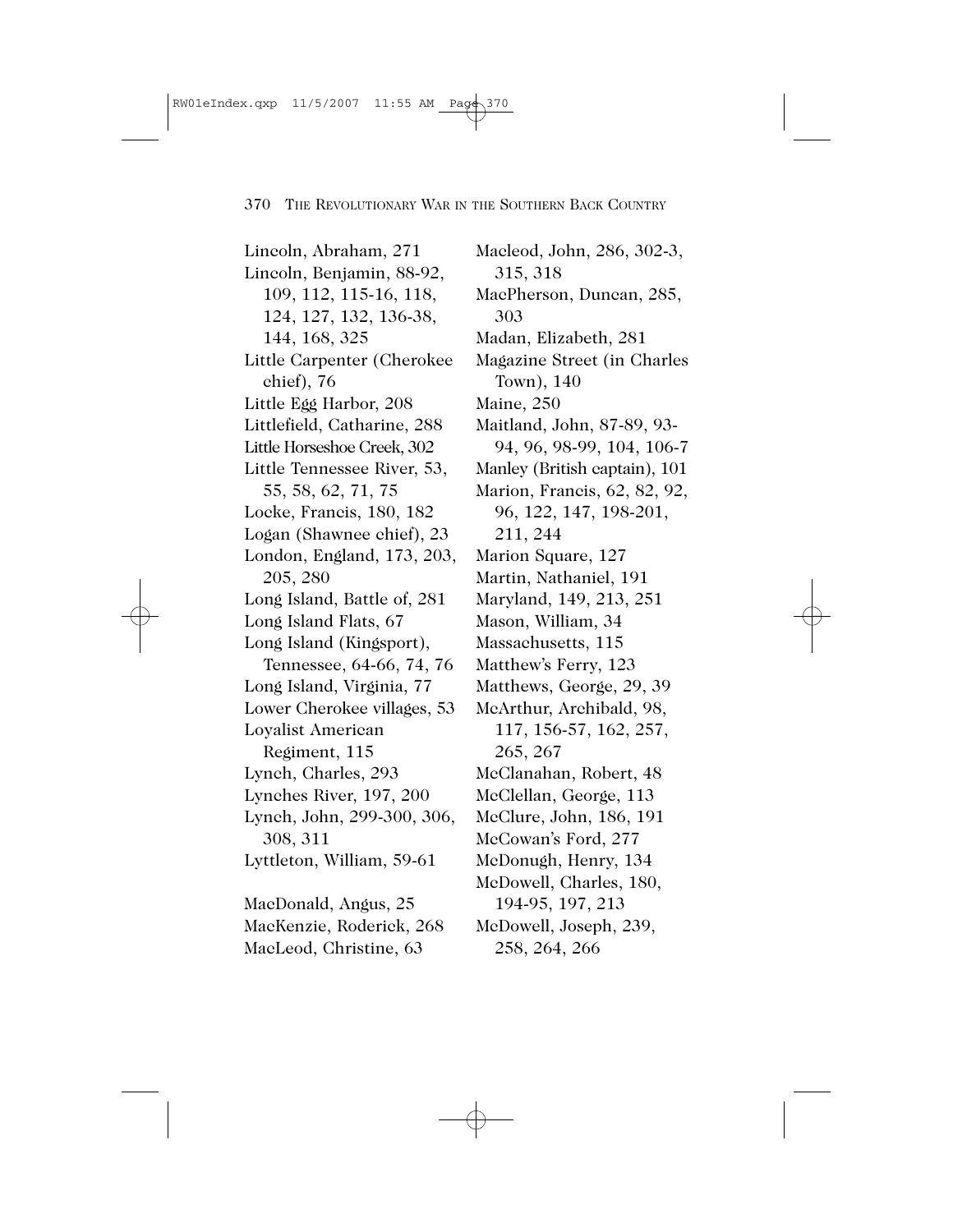McFall, John, 238 McIntosh, Lachlan, 105 McKenney, John, 43 McLeod, John, 162 McPherson's Plantation, 210 Mear (major), 123 Meeting Street (in Charles Town), 136-37 Mialaquo village, 75 Miami Indians, 22 Middle Cherokee villages, 53 Middleton Plantation, 132 Middleton, William, 61 Miles End, 90 Mill Gap Road, 11, 260 Military Academy of South Carolina, 127 Mills, Ambrose, 221, 238 Minden, 205 Mingo Indians, 22 Mississippi, 29 Mississippi River, 56, 329-37 Moffitt, John, 192 Moncks Corner, South Carolina, 132, 255 Moncrief, James, 93, 97, 107, 128, 139, 200 Monmouth, Battle of, 281 Montgomery, Archibald, 60-62 Montgomery, John, 78 Montreal, Canada, 28 Montvale, Virginia, 49

Mooney, James, 37 Moore, John, 179, 182 Moore's Creek Bridge, 151 Moore, T. W., 106 Moore, William, 231 Morales, Hernando, 56 Morgan, Abigail, 250 Morgan, Daniel, 9, 11, 25, 29, 82, 148, 243-46, 248- 52, 256-57, 260, 262, 264-68, 270-71, 273-75, 277-78, 282, 291, 298, 305, 331 Morgantown, North Carolina, 212 Morristown, New Jersey, 145 Moultrie, William, 64, 88, 122, 128, 136 Mount Pleasant, South Carolina, 134 Mulberry Grove, 291 Murray, Anne, 204 Murray, James, 204 Murray, John. *See* Dunmore, John Murray, Lord Murray, William, 23 Musgrave's Hill, 258 Musgrove Mill, 195, 224 Muskingum River, 25 Nacoochee Valley, 73 Nantahala Mountains, 73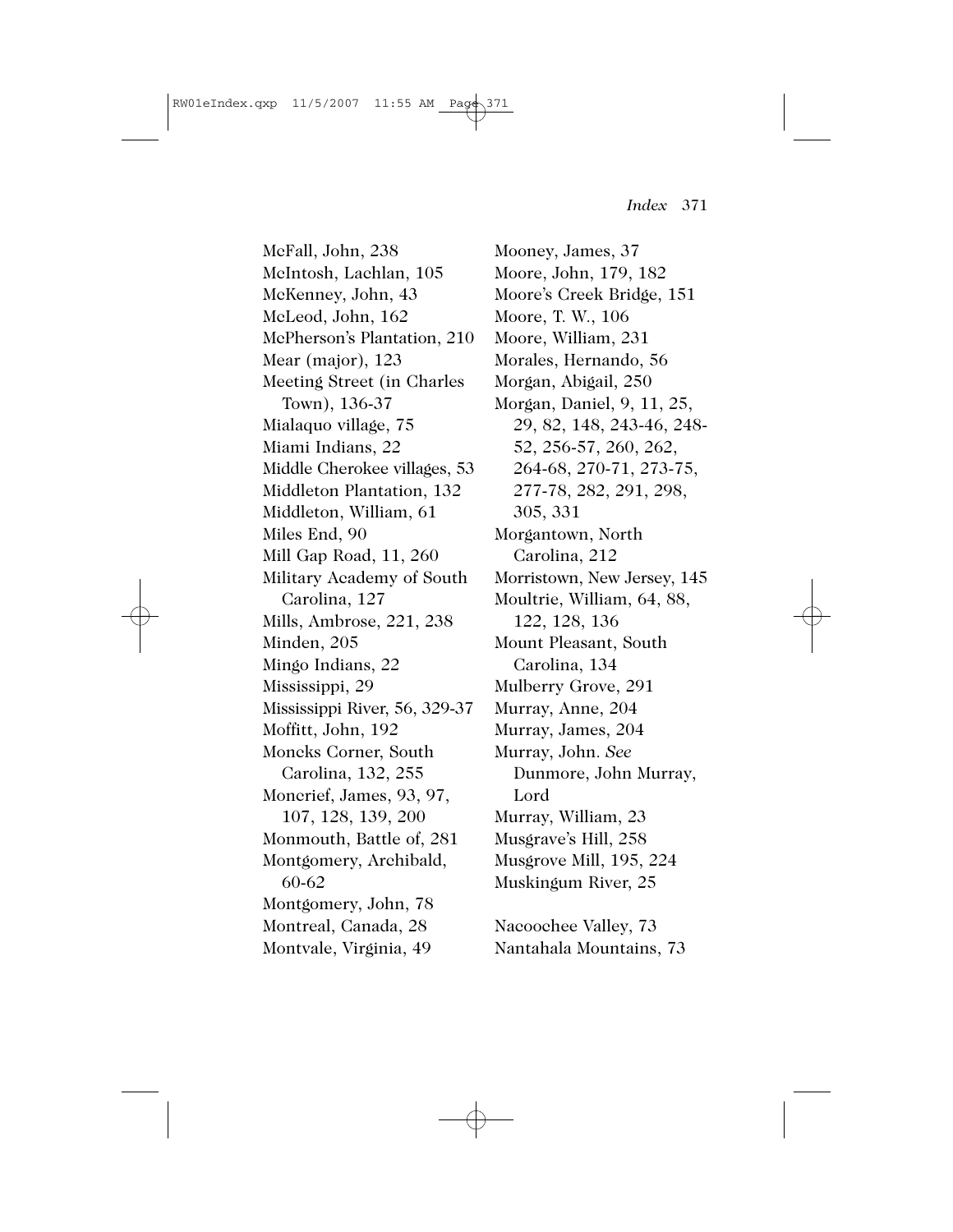Napoleon, 63 Nash, Abner, 151 Nashborough, Tennessee, 80 Neel, Thomas, 69, 72 Nettles, Henry, 262 Newburgh Conspiracy, 168 New Castle, Delaware, 148 New England, 15 New Garden, North Carolina, 322 New Garden Church, 297 New Garden Road, 297, 311 New Jersey, 15, 248, 254 New Jersey Volunteers, 195, 219 New Market, Virginia, 214 Newport, Rhode Island, 170 New York, 15-16, 23, 61, 65, 90, 113, 115-16, 129, 140, 147, 151-52, 168, 171, 174, 209, 254, 282, 284-85, 324, 330 New York, Battle of 149 New York Volunteers, 89, 115, 152, 185, 189 Nikwasi village, 62, 71-73 Ninety-six, 156, 191, 195, 211, 245, 282, 291 Nolichucky River, 75 Nonhelema (sister of Cornstalk), 40

Norfolk, Virginia, 47, 322 North Carolina, 16-17, 53, 67, 77, 93, 116, 138, 144, 146, 150-51, 156, 159, 164, 166, 171-72, 174, 177, 179, 188, 209, 211, 215-17, 239, 245, 252, 258, 274-75, 292, 294, 296, 300, 304, 306, 331 North Carolina Volunteers, 190 North Cove, 219 North Edisto River, 118, 130 Norton (British lieutenant colonel), 303, 307, 315, 318 Nottely village, 55 Nova Scotia, 328

O'Dunne, Thadee-Humphrey, 98 O'Hara, Charles, 10, 276- 78, 285, 303, 306, 312, 315, 321, 325 O'Hara, John, 286, 303 Ocoee Mountains, 70 Oconostota (Cherokee chief), 76-77 Ogilive, David, 244 Ohio River, 22-27, 33-35, 37-39, 41, 45, 149, 329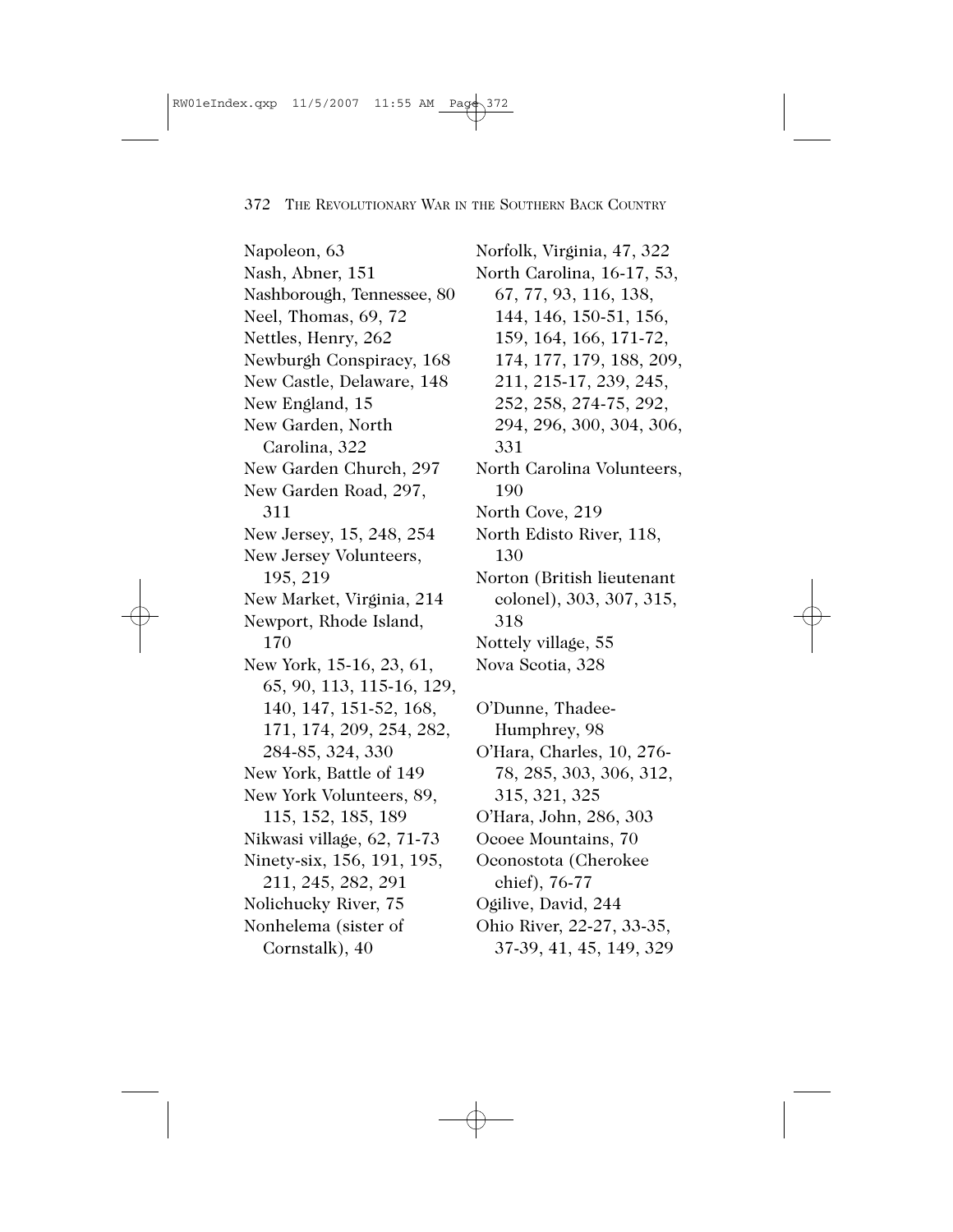Ohio River Valley, 45 Old Abram (Cherokee war chief), 66 Old Fort Loudon, 75 Old Fort, North Carolina, 71, 217 Old Royal Work, 127 Old Tassel (Cherokee chief), 77, 328 Old Town Creek, 35 105th Regiment of Foot, 115 Orangeburg, South Carolina, 156 Ottawa Indians, 22 Over-the-Hill Cherokee villages, 55, 58-59 Oxford University, 154, 254 Pacolet River, 245 Pardo, Juan, 56 Parker, Peter, 64-65 Paterson, James, 117 Patton, George, 155 Paul, Virginia, 217, 234, 239 Pee Dee River, 197, 200 Pennsylvania, 33, 44, 59, 216, 254, 323

Petersburg, Virginia, 146, 323 Philadelphia, Pennsylvania,

46, 145, 152, 207, 324

Philips, Samuel, 217 Piankatank River, 47 Pickaway Plains, 41 Pickens, Andrew, 61, 73, 82, 244, 252, 259, 262, 270, 273, 294-97 Pinckney Island, 94 Pinckney, Charles, 92 Pinckney, Thomas, 92, 105 Pitt, William, 136 Plummer, Daniel, 221, 229 Point of Elk, 324 Point Pleasant, West Virginia, 33-35, 40, 42, 49-51, 81-83, 133, 213, 216, 258, 293 Pon Pon River, 118 Porterfield, Charles, 143, 157 Port Republic Street (in Beaufort), 89 Port Royal Island, 89 Port Royal Sound, 56, 94 Posey, Thomas, 29, 48 Powell, Elias, 232, 234 Preston, William, 25, 77, 293, 316 Prevost, Augustine, 87, 92- 94, 96, 111 Prince of Wales Loyal American Regiment, 58, 115, 152, 190 Prince's Fort, 68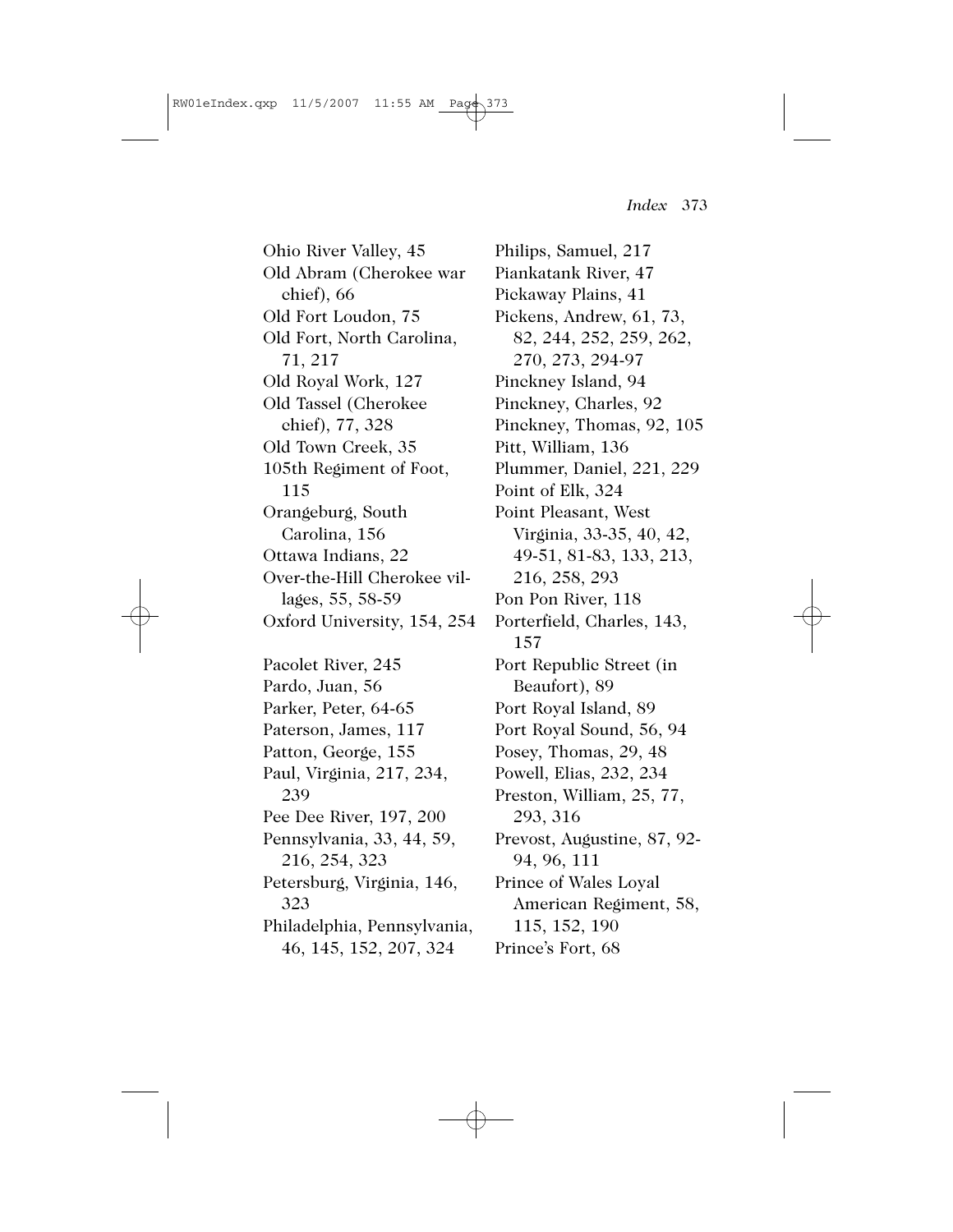Princeton, Battle of, 281 *Providence*, 116 Pulaski, Casimir, 92, 102, 105 Purysburg, Georgia, 88 Pyle, John, 295 Pyle's Massacre, 295 Quaker Meadows, North Carolina, 194, 212, 215, 219, 239 Qualatchee village, 60, 69 Quebec Canada, 28, 250 *Queen of France*, 116 Queen's Rangers, 220 Ramsour's Mill, 179-80, 182-83, 274-75 *Ranger*, 116 Rauban Gap, 70 Raven (Cherokee chief), 67, 75-76 Rawdon, Francis, 152, 154, 156, 161, 164, 180, 189- 91, 199 Red Hawk (Shawnee chief), 39, 50 Reed, Joseph, 319 Reedy Creek, 296 Reedy Fork Road, 315, 317 Reep, Adam, 180 Rhode Island, 16, 90, 244, 324

Rhode Island Assembly, 288 Rhodes, John, 23 Richmond, Virginia, 323 Roan Mountain, 219, 238 Roanoke River, 248 Roberts, Jonathan, 200 Robertson, James, 37 Robinson, David, 216 Rockbridge County, Virginia, 22, 50, 251, 268 Rocky Mount, South Carolina, 156, 184, 189 Roebuck, Benjamin, 258 Ross, Alexander, 164, 169 Ross, Tavender, 37 Royal Artillery, 115, 286 Royal Ethiopian Regiment, 49 Royal Metz Artillery, 91 Royal Scots, 60 Royal Welsh Fusiliers. *See* Twenty-third Regiment of Foot Rugeley's Mills, North Carolina, 199 Russell, William, 29, 74 *Russian Merchant*, 117 Rutherford, Griffith, 71-74, 77, 150, 180, 182 Rutledge, John, 90 Ryerson, Samuel, 221

*Sagittaire*, 94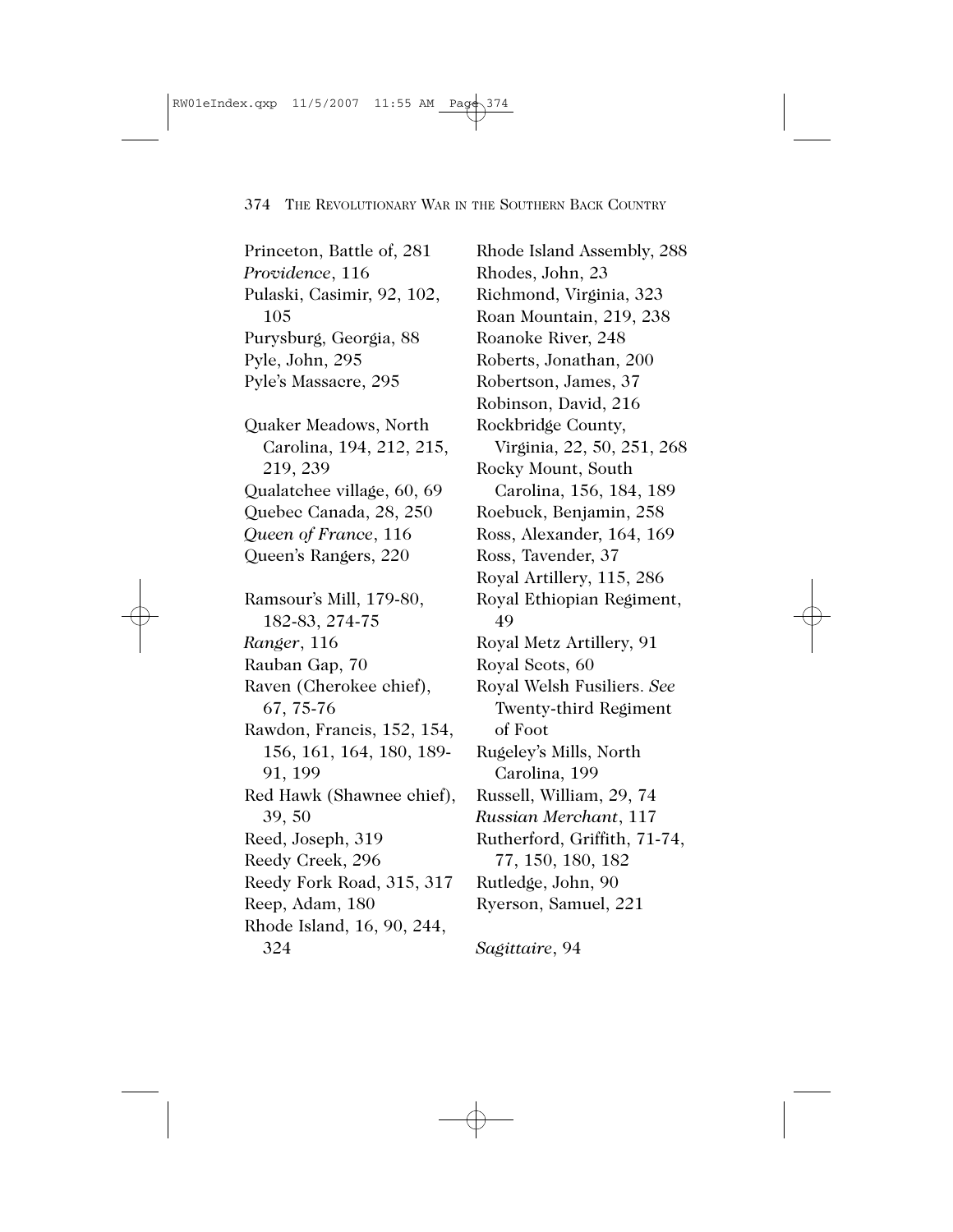Sahib, Tippoo, 283 Sal, Virginia, 217, 234 Salisbury, North Carolina, 56 Saluda River, 77 Sandy Hook, New Jersey, 86 Santee River, 188, 199 Santo Domingo, 324 Saratoga, New York, 15-16, 29, 115, 147-48, 161, 167, 241, 250, 319 Saunders Creek, 159 Savannah, Georgia, 16, 57, 64, 87, 90, 94-95, 97-98, 100, 109, 111-12, 115, 128, 132, 198, 258, 285, 330 Savannah River, 85-86, 88, 90, 92, 95, 105, 108, 117, 155 Schuyler, Phillip, 14 Scioto River, 41 Scots Greys, 205 Second Battalion of Guards, 303, 306, 309, 312 Second Battalion of the Seventy-first Highlanders, 89, 285 Second Maryland Brigade, 144, 164, 292, 312 Second North Carolina Continentals, 215 Second South Carolina Continentals, 65, 104

Seneca, South Carolina, 69-70 Seventeenth Dragoons, 132, 245, 257, 260, 262 Seventh Regiment of Foot, 114, 138, 140, 151, 245, 257, 260, 262, 266 Seventieth Regiment of Foot, 205 Seventy-first Highland Regiment of Foot, 86-89, 93-94, 99, 114-15, 117, 126, 140, 146, 149, 151, 155-56, 162, 209, 245, 257, 260, 264, 266-67, 274, 296, 303, 306-9, 315, 325 Seventy-seventh Regiment of Foot, 60-61 Sevier, John, 29, 67, 75, 79, 83, 212, 214, 216, 218, 226-27, 232, 238, 331 Sevier, Robert, 214 Sevier, Valentine, 37, 214 Sharp, William, 34 Shawnee Indians, 21-23, 25, 29, 32, 35, 39, 41, 50, 59 Shelby, Evan, 29, 38-39, 67, 78 Shelby, Isaac, 29, 77-79, 83, 194-97, 212-14, 216- 18, 223-24, 227, 230, 232, 238-39, 331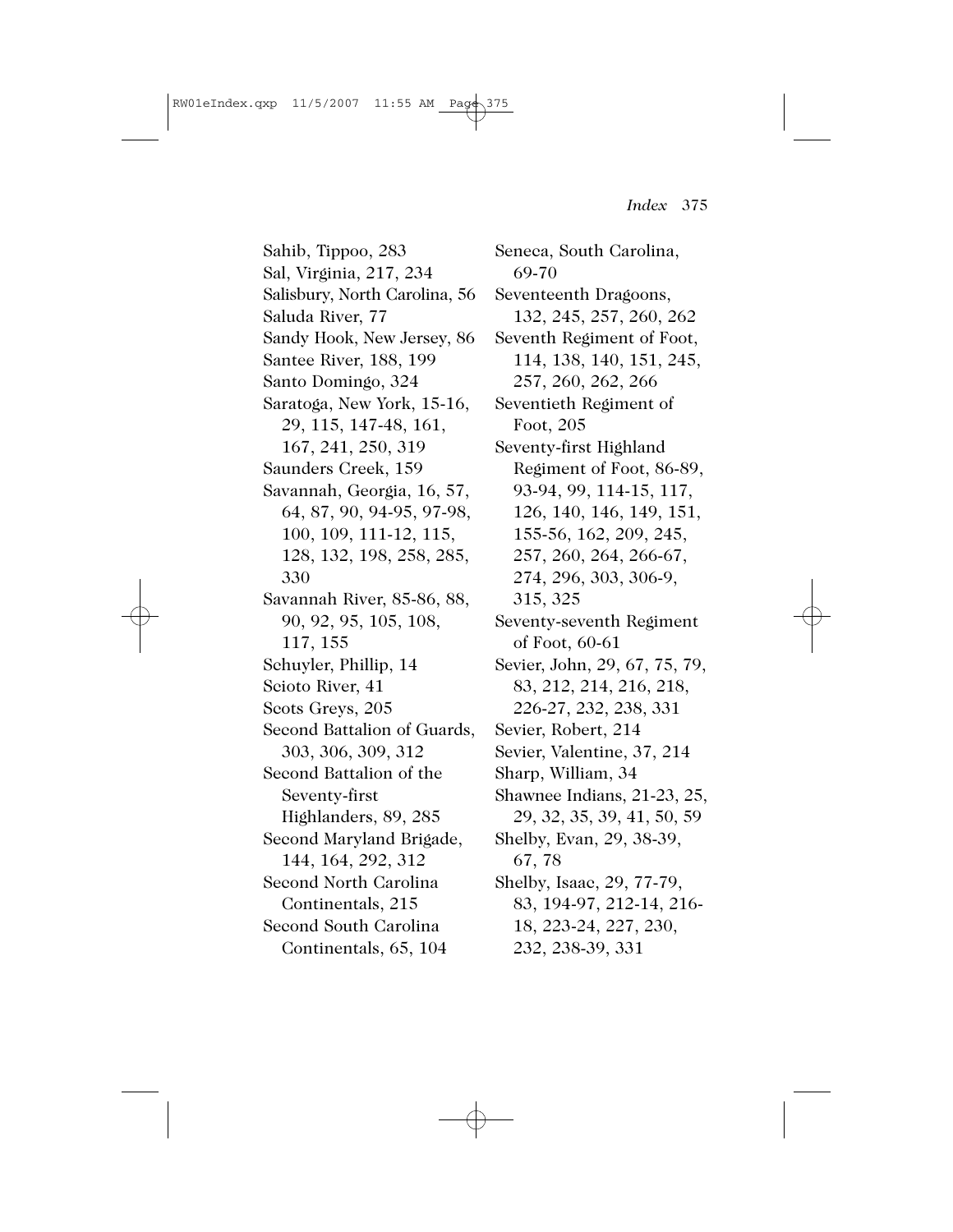Shelby's Company, 37 Sheldon, South Carolina, 90 Shelving Rock, 219 Shenandoah Valley, 28 Sherrill, Catherine, 214 Shutte's Island, 131 Silverheels (Shawnee warrior), 40 Simmons Island, 118, 121 Simmons Plantation, 88 Simpson, John, 185 Singleton, Anthony, 159, 294, 299, 302, 306 Sixth Maryland Continentals, 144, 149 Sixtieth Regiment of Foot, 93, 99, 104 Sixty-fourth Regiment of Foot, 114, 132, 140, 151 Sixty-third Regiment of Foot, 114, 140, 138, 151 Skull Creek, 94 Smith, John, 315 Smith, William, 196 Snickers, William, 273 Snow Island, 199 Society of Friends, 288 South Carolina, 16-17, 53, 63, 67, 70, 77, 82, 93, 116, 128, 138, 144, 151- 52, 154-55, 168, 171-74, 188-89, 193-94, 209-11, 243, 245, 252, 255, 258,

271, 282, 294, 297, 322, 331 South Carolina Provincials, 58 Speedwell Iron Works, 317 Spring Hill, 85, 99-100, 106 Spring Hill Redoubt, 198 St. Augustine, Florida, 64, 117, 150 St. Clair, Arthur, 149 St. Elena Island, 56 St. George's Island, 49 St. Michael's Church, 118 St. Thomas Church, 134 St. Vincent, 205 Staten Island, New York, 15, 285 Staunton, Virginia, 30 Stedman, Charles, 269, 309, 317, 321 Steele, John, 29 Steuart, John, 63 Stevens, Edward, 146, 150, 158-59, 162-63, 293, 296, 300, 309 Stewart (army doctor), 318 Stewart, Lady Charlotte, 23 Sticoy village, 71 Stiel (Loyalist lieutenant), 101 Stinking Quarter Creek, 296 Stirling Castle, 285 Stono Ferry, 88, 121-23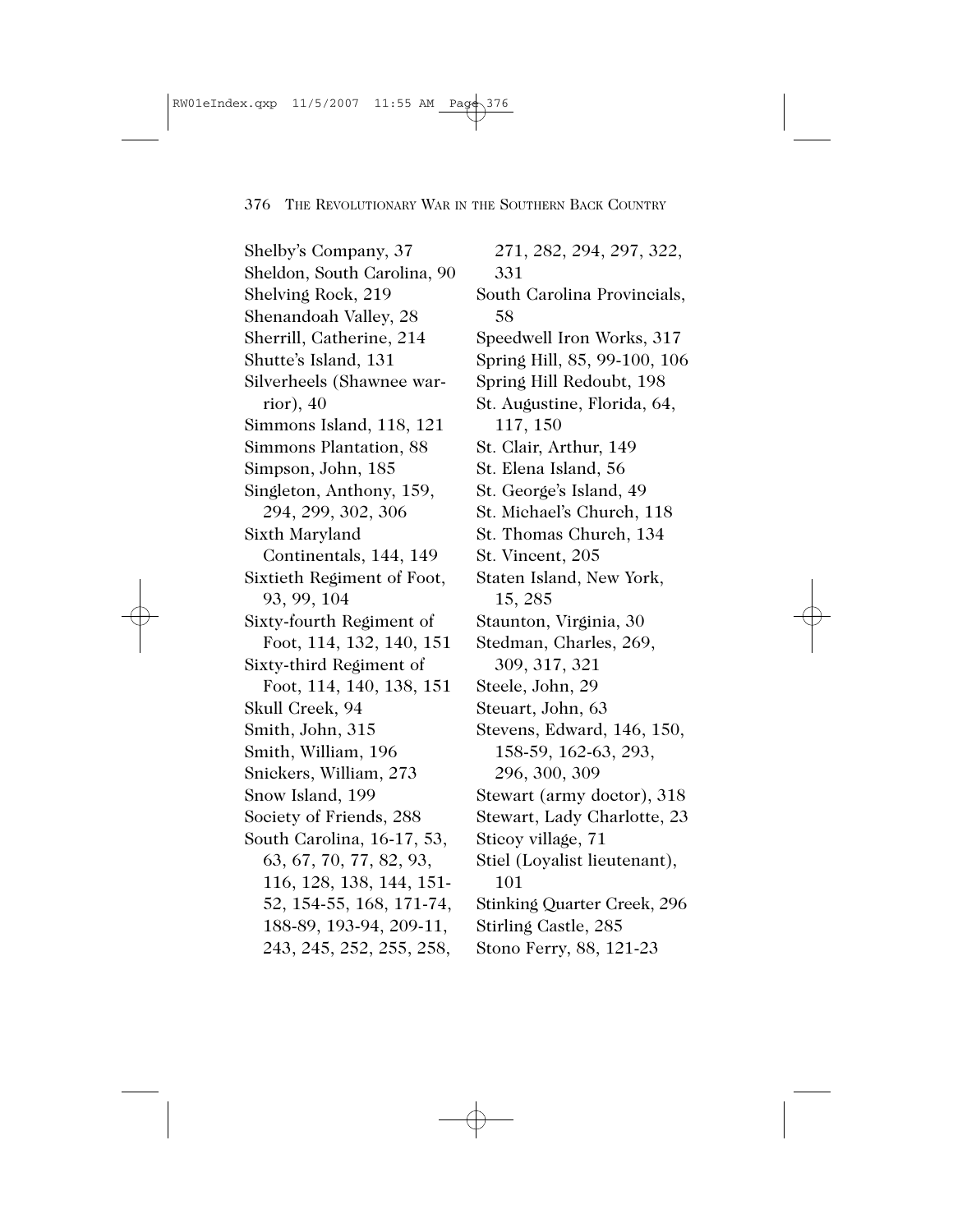Stono Inlet, 123 Stono River, 123-24 Strawberry Ferry, 134 Stuart, Henry, 63 Stuart, James, 312, 314 Stuart, John, 25, 39, 43, 58, 61, 63-64, 66 Sugartown village, 72 Sullivan's Island, 64, 116, 135 Sumter, Mary, 188 Sumter, Thomas, 70, 72- 73, 82-83, 144, 147, 164, 172, 188-94, 201, 211, 244, 252, 256 Sumter, Tom, Jr., 188 Swamp Fox. *See* Marion, Francis Swannanoa Gap, 71 Sycamore Shoals, 79, 212, 216, 218, 233, 241 Talbot, Samuel, 232 Tampa Bay, 56 Tarleton, Banastre, 11, 113, 117, 132-34, 139, 152- 56, 162, 165, 174, 177, 184, 187-88, 191-94, 201, 210-11, 234, 238, 240, 244-46, 252, 254- 56, 260, 262, 264, 266- 70, 273-74, 279, 282, 286, 293-98, 303, 308, 316-18, 322-23

Tate, Edmund, 265 Tate, James, 251 Tawse, Thomas, 101, 103, 107 Taylor (American colonel), 191 Tellico village, 55, 73, 79 Tennessee, 29, 54, 75, 83, 202, 211, 214, 331 Tennessee River, 78 Thicketty Creek, 245 Thicketty Fort, 194, 213 Third Battalion of Guards, 285 Third Maryland Continentals, 144 Thirty-third Regiment of Foot (West Riding Regiment), 114, 121, 126, 132, 134, 140, 151-53, 158, 161, 281, 284, 294, 296, 303, 306, 309, 312 Thomas, John, 69 Thomas, John, Jr., 258 Thompson, William, 65 Timberlake, Henry, 55, 58 Timothy, Peter, 118 Tobago, 205 Toe River, 219 Tommotley village, 58, 73, 75 Toqua village, 75-76, 79 Toxaway village, 60, 69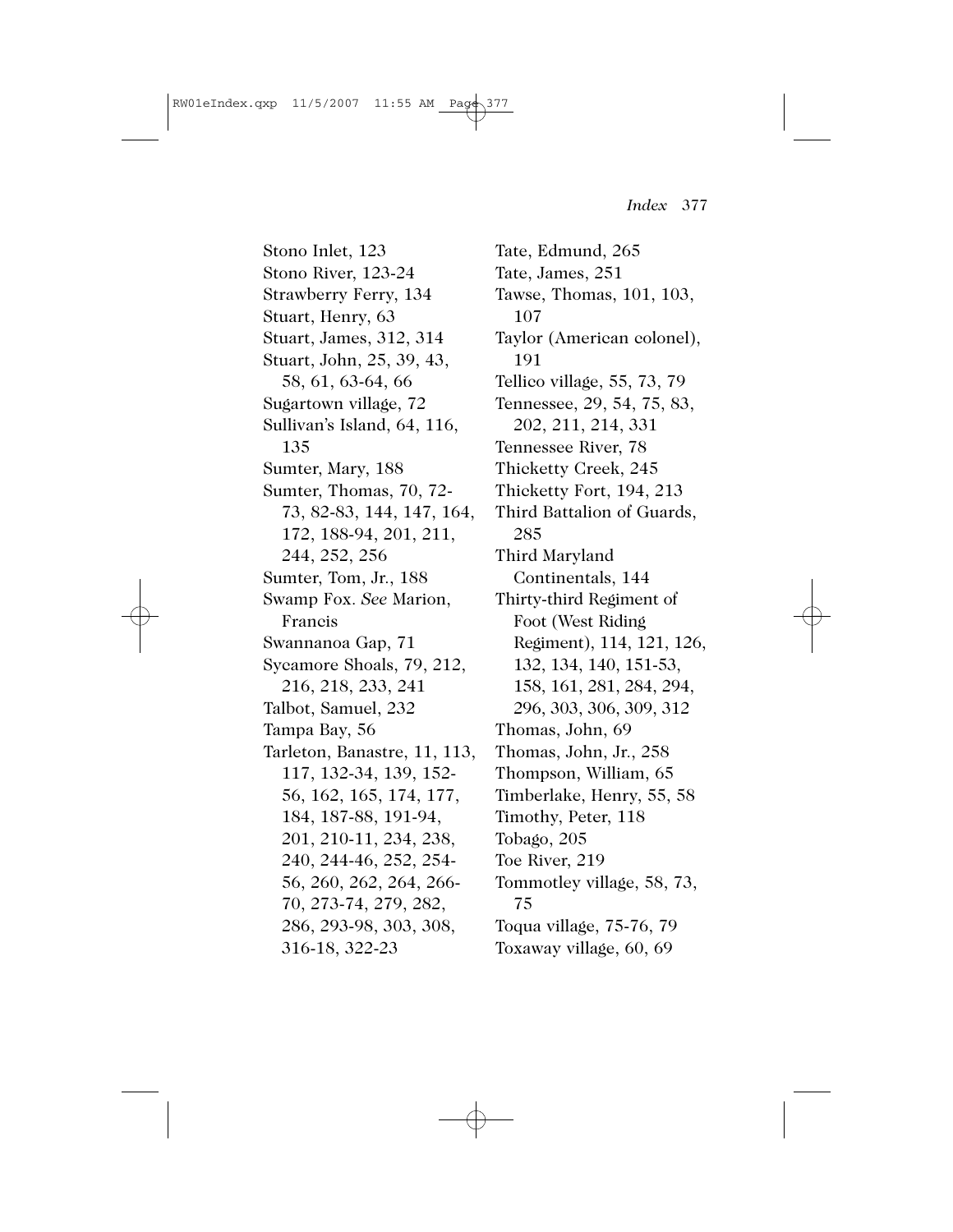Traille, Peter, 136 Traveler's Rest, 147 Treaty of Paris, 328, 330 Trench (Hilton Head) Island, 94 Trenton, New Jersey, 281, 324 Trevelyan, George Macaulay, 304 Trinity Churchyard, 168 Triplett, Frank, 251, 273 Trumbach Hessian regiment, 88-89, 93 Tuskasegee River, 53, 71 Tuskasegee village, 75-76 Tucker's Mill, 47 Tu-Endie-Wei Park, 50 Tugaloo River, 68-69 Tugaloo village, 53, 69, 77 Turin, Italy, 281 Turkey Cove, 219 Turkey River, 274 Turnbull, George, 189 Turnbull, John, 184 Twenty-second Regiment of Foot, 61 Twenty-third Regiment of Foot, 10, 114, 134, 140, 151, 158, 161, 277, 284, 296, 303, 305-6, 315, 325 Tybee Island, Georgia, 87, 91, 117 Tyger River, 68, 245

Ustally village, 73 Valley Cherokee villages, 53 Valley Forge, 145, 277 Valley of Virginia, 22, 27, 138, 214, 268, 273, 316 Vandalia, 44 Vauban, Sébastien le Prestre, Seigneur de, 128 Vernier, Peter, 133 Vernon River, 91 Vietnam, 19 Virginia, 14, 16-17, 19, 23- 24, 26, 33, 43, 46, 66, 74, 77, 108, 116, 138, 144, 146-47, 150, 163- 64, 166, 171, 174, 177, 211-12, 216, 239, 244, 251, 271, 275, 292, 296, 322-23, 331 Volunteers of Ireland, 115, 134, 152, 154, 161, 164 von Bose Hessian regiment, 10, 274, 277, 284, 303, 307-8, 325 von Dittfurth Hessian regiment, 115, 141, 151 von Graft Hessian regiment, 114 von Huyn Hessian regiment, 114, 123, 141, 151 von Knyhausen, Wilhelm, 113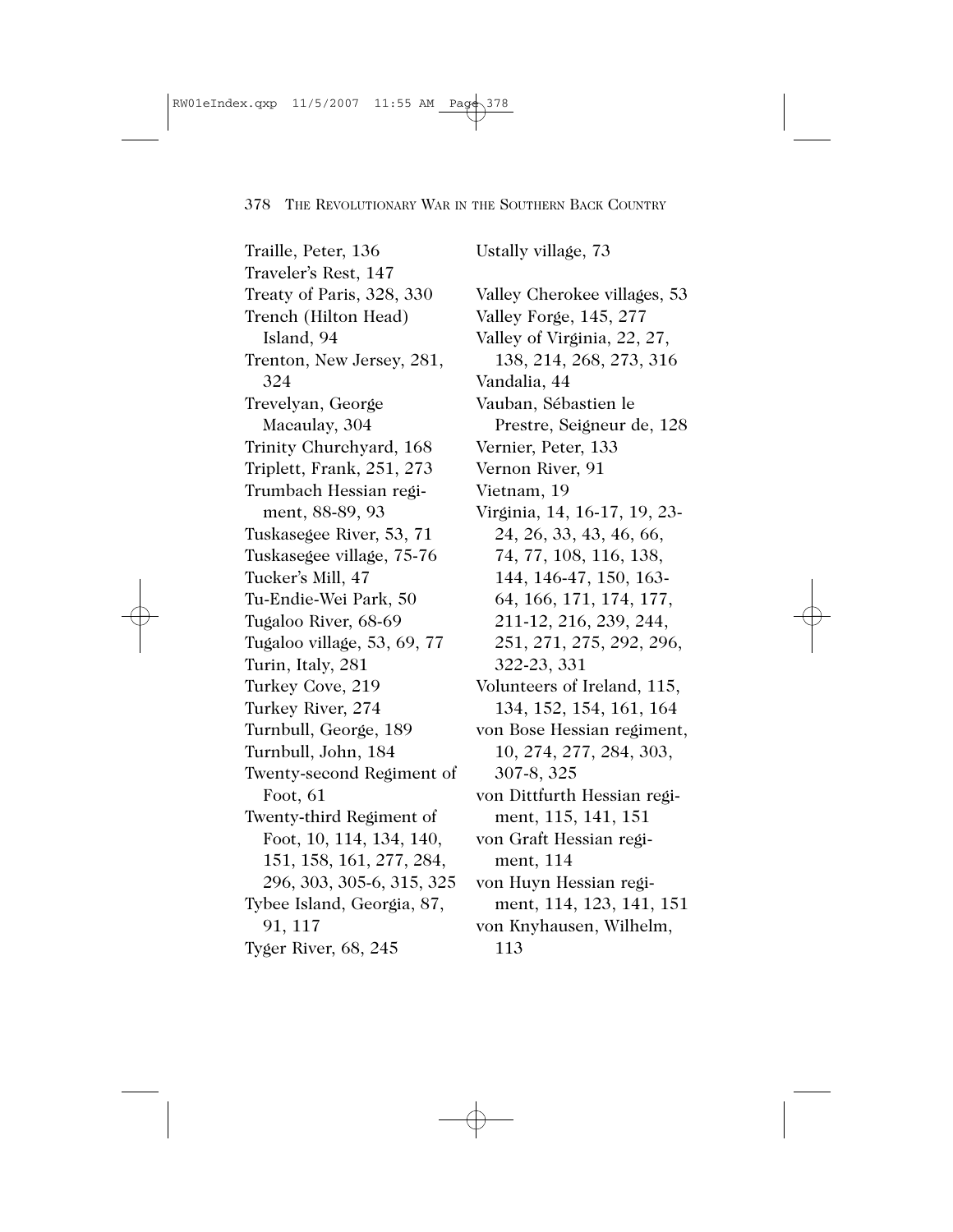von Kospath, Heinrich, 123 von Langerke Hessian grenadier battalion, 114 von Lindsing Hessian grenadier battalion, 114 von Minnegerode Hessian grenadier battalion, 114 von Porbeck, Frederich, 107 von Stedingk, Curt, 104 Waccamaw River, 56 Wadammacaw Creek, 121 Waddell's Mill, 153 Wall's Cut, 95 Wall Street, 168 Walsh's Regiment, 98 Wando River, 134 Wappoo Cut, 123-25 War Ford, 71 Ward, James, 38 Ward, John, 38 Warm Springs Mountain, 30 Washington, D.C., 99, 167 Washington, George, 14-15, 27, 44, 109, 113, 115, 139, 144, 147, 168, 208, 244, 250, 283, 288, 290, 323-25, 327 Washington, William, 132, 139, 147, 245, 252, 260, 262, 265-66, 270-71,

275, 293, 296, 299-300, 308-9, 312-13, 317 Watauga village, 66 Watauga River, 218 Wateree Ferry, 191 Wateree River, 156 Watkins, Thomas, 312 Watoga village, 72 Waxhaw Road, 143, 159, 163, 165 Waxhaws region, 174 Wayah Gap, 73 Wayne, Anthony, 45, 323, 329 Webster, James, 10, 121, 132, 135, 139, 144, 152- 54, 158-59, 161, 163-64, 277, 284, 297, 303, 306, 308-9, 312, 315, 317-18 Welch, Nicholas, 179, 182 Wemyss, James, 200 West Indies, 90 West Point, 109, 290, 324 Wetzell's Mill, 296 Whipple, Abraham, 116, 123-24, 131, 139 White Wolf (John Ward), 38 Wickham (British lieutenant), 101, 103 Williams, James, 83, 195- 97, 230 Williams, Joseph, 76 Williams, Manly, 60